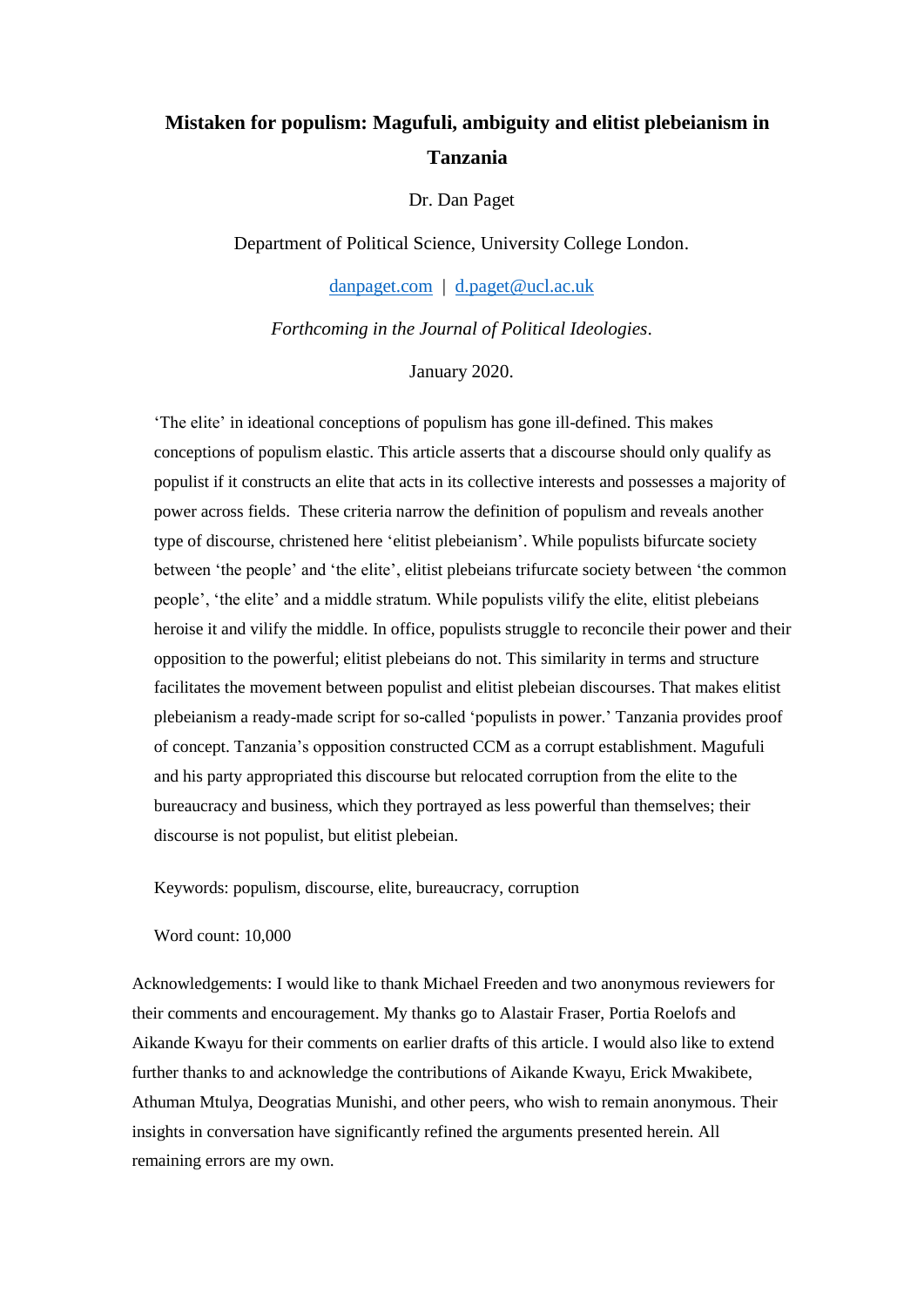Victory contains its own defeat for the populist. Populists, whether defined by the ideologies they espouse or the discourses they express, present themselves as champions of 'the people' against 'the elite'. The ascent to public office exacerbates the populist's struggle to maintain their distance from that elite. They employ numerous means to rhetorically reconcile their positions of power and their opposition to the powerful. Some portray themselves as under siege in their own government by a hostile state. Others continue the fight against an establishment which is not in government but in the heights of the economy, the media, or the international system. Others still forsake their populist messages once in office, or even avoid holding office altogether. This tension in populism stems from its ideational structure. By dividing society into 'the underdog' and 'the establishment', populists discursively hem the powerful together. Thereby, they become trapped by their own rhetoric. As they win power, they are hoisted by their own petards.

Several politicians have been classified as populists in sub-Saharan Africa.<sup>1</sup> Among the most recent African politicians to join this canon is John Pombe Magufuli, the President of Tanzania. Sabatho Nyamsenda describes Magufuli's 'authoritarian populism'.<sup>2</sup> Thabit Jacob and Rasmus Pedersen and Japhace Poncian characterise Magufuli as a populist and resource nationalist.<sup>3</sup> *The Economist* dubbed him a populist.<sup>4</sup> However, Magufuli has not struggled to reconcile his rhetoric with his high office. Far from underplaying his power and overplaying others', he inflates his power, and deflates others'. He leads the longest-ruling party in sub-Saharan Africa, *Chama cha Mapinduzi*  (CCM) or the 'Party of the Revolution', 5 and he declared that it would rule 'forever'. 6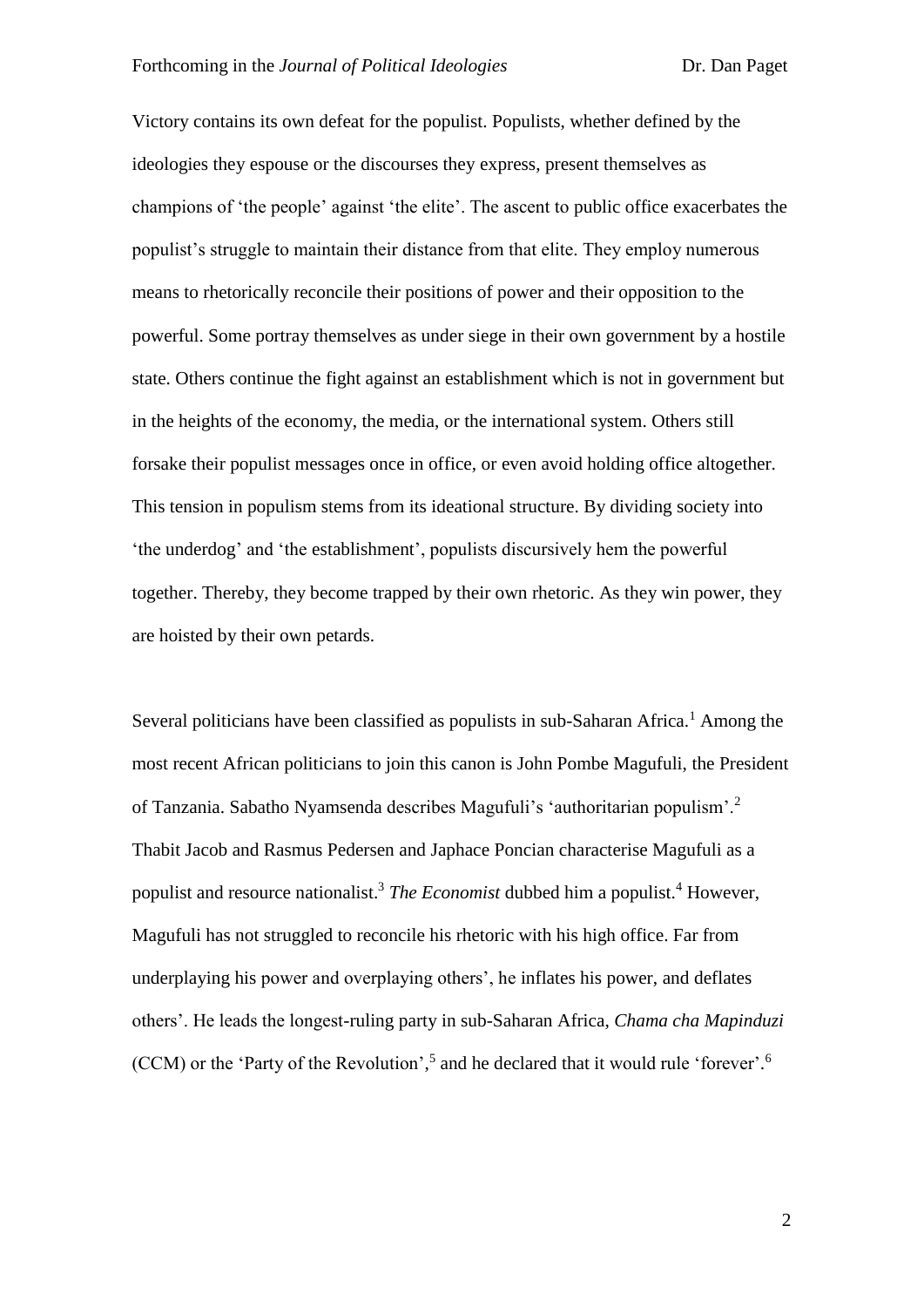Magufuli's characterisation as a populist despite his easy relationship with power touches on an ill-resolved issue in the study of populism as a discourse or ideology, namely, the role of and the definition of 'the elite'. Scholars disagree whether 'the elite' is an essential aspect of populism. Conceptions of populism that incorporate this term frequently leave it ill-defined. This lax treatment of 'the elite' makes ideational concepts of populism elastic. The cases which have been subsequently classified as populist pull at the edges of the concept and frustrate attempts to incorporate all such cases into a coherent definition. This only exacerbates the definitional challenges plaguing the study of populism which Margaret Canovan elucidated in 1982.<sup>7</sup>

To address this concept-stretching and mis-application, this article proposes a stricter conception of 'the elite' as constructed in populist discourse. In the search for a sharper definition of 'the elite', this article returns to Ernesto Laclau. Laclau stipulates that populists discursively divide society dichotomously into people and elite and imbue the latter with power.<sup>8</sup> Three criteria follow about how a discourse must characterise 'the elite' to qualify as populist. First, collectively, an elite should have more power than any rival set of actors in the society. Second, it should have more power even when aggregating power across each field in which power is imagined. Third, the actors that are imagined as 'the elite' should act collectively to defend and pursue their collective interests. Narrowing the definition of 'the elite' tightens the definition of populist discourse. If one accepts this stricter conception of populism, then some discourses which have been classified as populist should be reclassified. By returning to Laclau for these criteria, this article reasserts an earlier conception of 'the elite' in populism consistent with contemporary ideational definitions, rather than inventing a new one.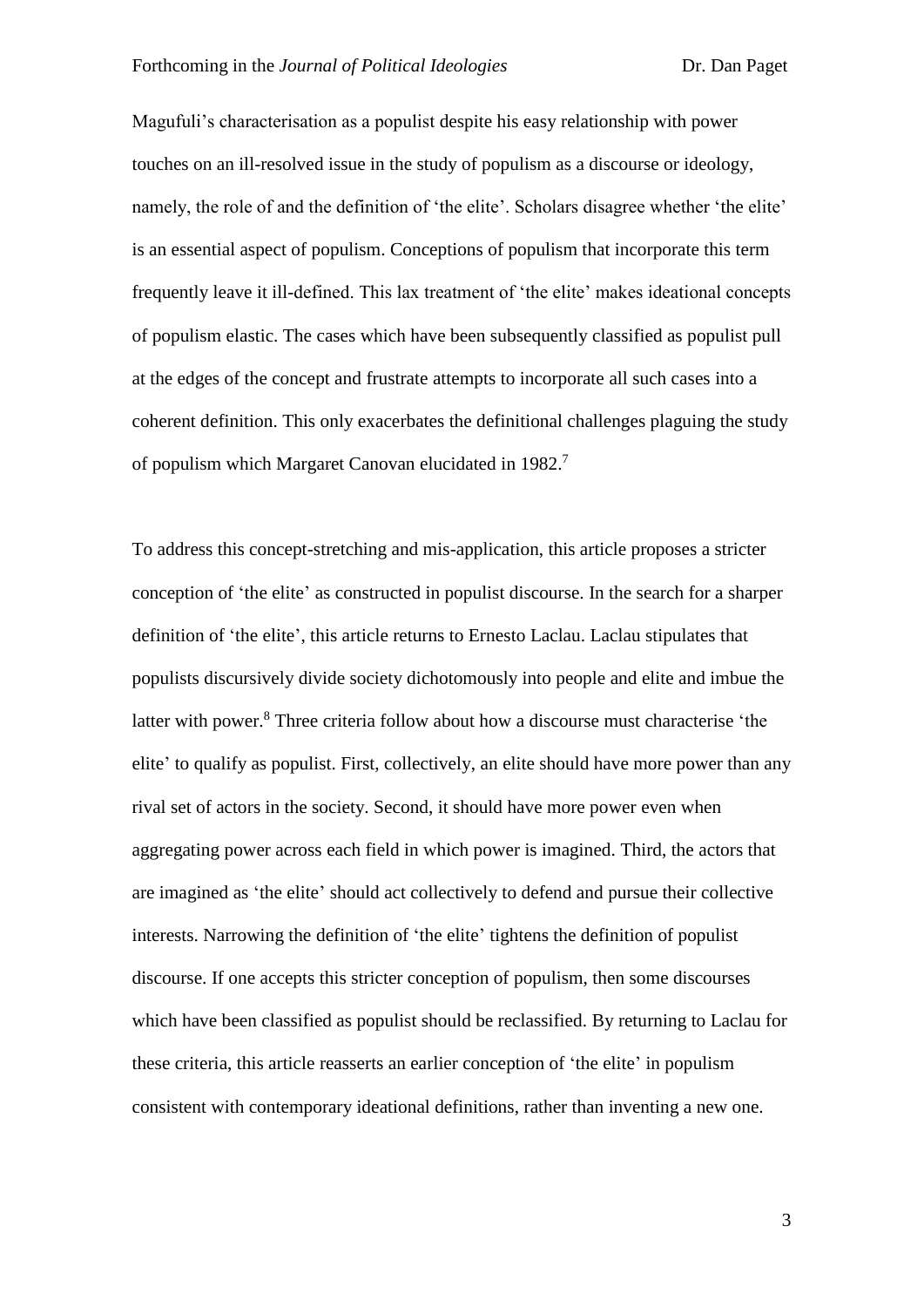Tightening the conception of populism reveals another discourse, christened here 'elitist plebeianism', which bears remarkable similarities to populism but also pertinent differences from it. Elitist plebeians also construct 'the people'. However, they do not bifurcate society between 'the people' and 'the elite'; they trifurcate society, and imbue two groups that it constructs with power. They imbue one with a minority share of power and characterise it as an enemy of the people. They imbue the other, 'the elite', with a plurality of power, and characterise it as a friend and advocate of the people. Therefore, elitist plebeians too create an antagonism along a 'down/up axis' of power.<sup>9</sup> However, while populists vilify the elite, elitist plebeians heroise 'the elite' and vilify a powerful middle stratum.

While populism and elitist plebeianism bear remarkable similarities, they are also bear dissimilarities, and these differences are discerning. First, populism is anti-elitist, while elitist plebeianism, as the name suggests, is the converse.<sup>10</sup> Second, populists advocate overthrowing the enemy of 'the people', while elitist plebeians advocate sanctioning them. Third, while populism creates rhetorical contradictions for its proponents as they win power, elitist plebeianism does not. Fourth, the similar terms and structure of populist and elitist plebeian discourses enable politicians to fluidly move between them. This facilitates the transformation of populist discourse into elitist plebeian ones, and visa versa. Therefore, they are paired concepts; the occurrence of one is connected to the occurrence of the other. To conflate these discourses would be to obscure these subtle but significant conclusions. However, this is precisely what treatments of populism, particularly, 'populism in power', have done to date. This article calls for studies to attend to these differences forthwith.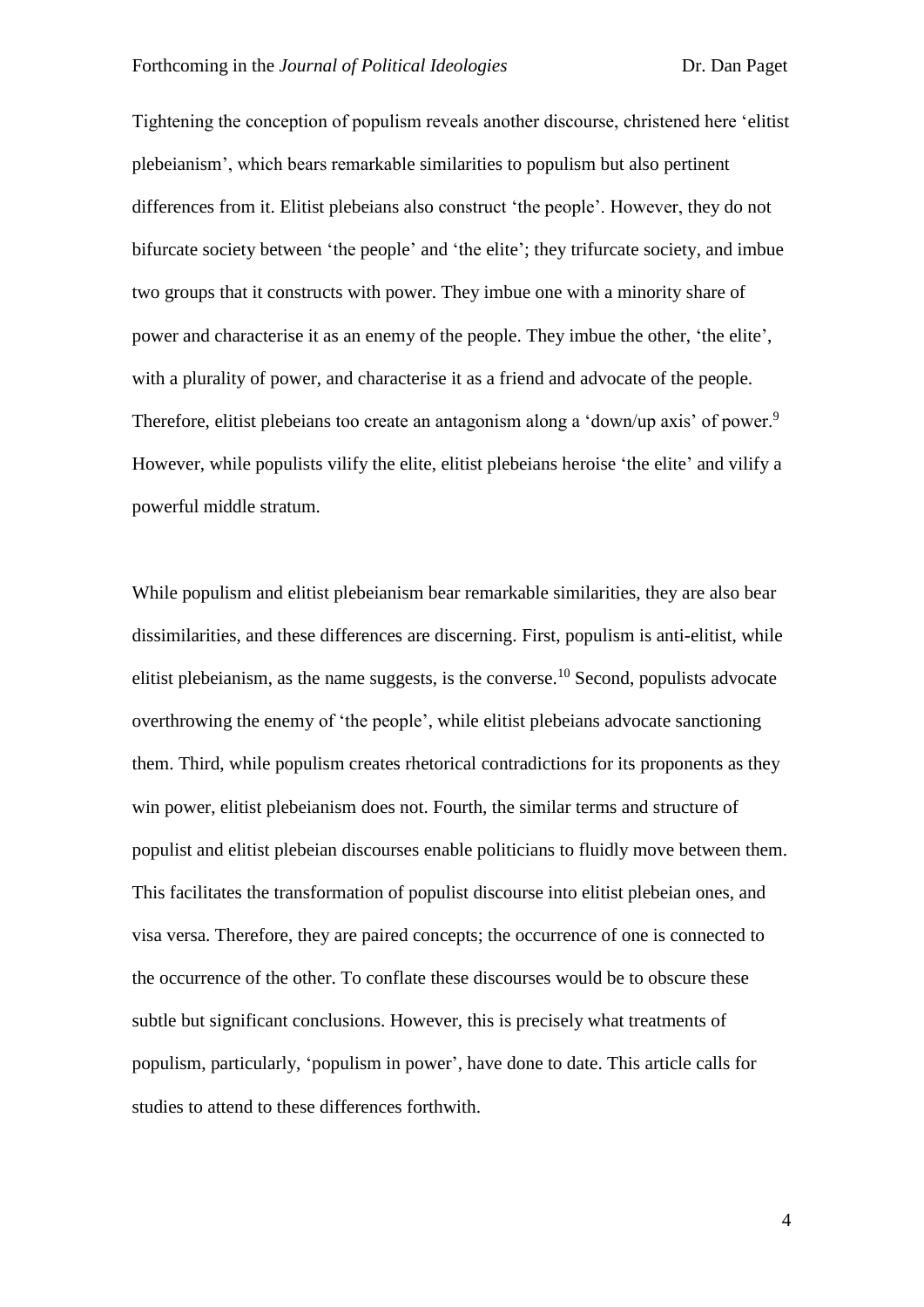This article applies that conceptual apparatus to contemporary Tanzania rhetoric. It takes issue with ascriptions of populism to Magufuli. It argues that between 2015 and 2017, Magufuli and his party appropriated opposition discourses by vilifying the corrupt but rhetorically relocated corruption to the bureaucracy. They portrayed themselves as a virtuous elite that fought corruption on behalf of 'the people'. In other words, they articulated an elitist plebeian message rather than a populist one. While Magufuli did not portray himself as in conflict with 'the elite', many commentators did. Therefore, Magufuli did not express a populist discourse, he was sometimes characterised through the them. The examination of political messages in Tanzania offers a proof of concept. It fastens elitist plebeianism to a real-world case and it illustrates potential of this conceptual apparatus to reinterpret so-called 'populists in power'.

## **Defining 'the elite' in populism**

Rival approaches to populism define it as a strategy or style, a thin ideology and a discourse.<sup>11</sup> This article focusses on ideational and discursive approaches of populism. These two approaches disagree on points of ontology and normative orientation.<sup>12</sup> Nonetheless they agree in numerous respects as recognised by exponents of each.<sup>13</sup> Each is constituted by sets of ideas or a discourse about how the social world is and ought to be.<sup>14</sup> At a minimum, they present the social as divided into 'the people' and 'the elite' who are constructed as homogenous and relate as enemies; they claim that it ought to be ruled by 'the people'.

Putting aside disagreements *between* approaches, there is considerable divergence in conceptions of populism *within* these two approaches. Canovan conceived of populism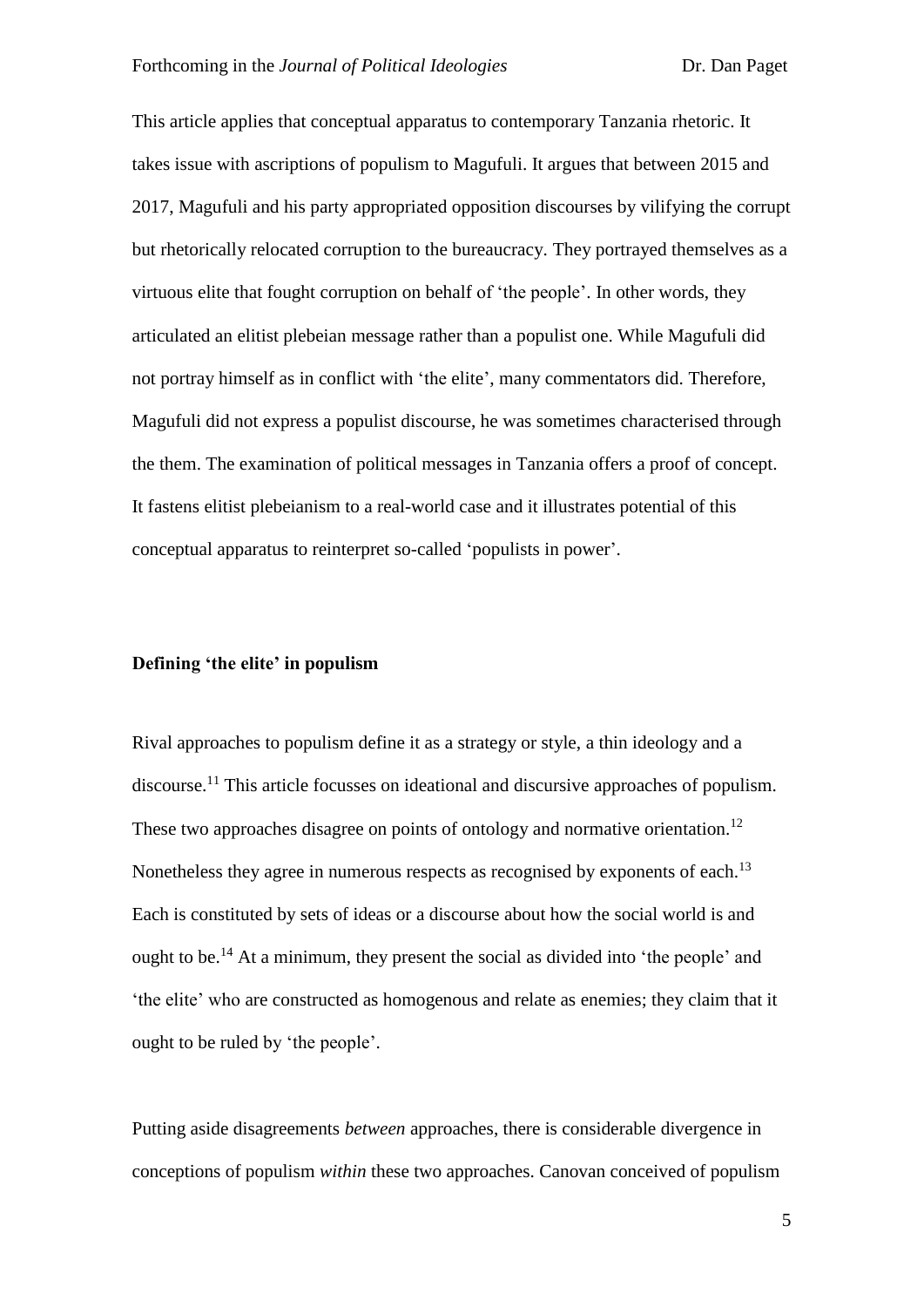as a political discourse that claimed to represent the interests of 'the people' against their 'enemies'.<sup>15</sup> Some have suggested that these enemies may take a variety of forms,<sup>16</sup> or even that the invocation of 'the people' alone is sufficient for a 'thin' conception of populist discourse.<sup>17</sup> This conception grants considerable discretion in the classification of discourses as populist, which has been exercised liberally in sub-Saharan Africa. For example, Henning Melber, who invokes Canovan, identifies the then long-ruling presidents of Zimbabwe, Namibia and South Africa, Robert Mugabe, Sam Nujoma and Jacob Zuma, respectively, as populists.<sup>18</sup> However, conventional ideational conceptions stipulate a stricter conception of 'the other' to which 'the people' relate antagonistically. They stipulate that for a discourse to be populist, 'the people' must be pitted against 'the elite'.<sup>19</sup>

However, the identification of populist discourses in practice has been frustrated by the under-specification of what qualifies as the discursive creation of 'the elite'. Indeed, Cas Mudde remarks that 'Although the elite is the anti-thesis of the people, it has received much less theoretical attention in the populism literature'.<sup>20</sup> The conventional criterion used to define the elite is its power. However, without further elaboration, this criterion is ambiguous. Power takes many forms, and it is not specified how much a group must have or how the actors within that group must relate to one another to constitute an elite. The lax definition of 'the elite' has become a conceptual back door for the classification of discourses as populist, especially in Africa. For example, Danielle Resnick,<sup>21</sup> Giovanni Carbone<sup>i</sup> and Benjamin Moffitt have all claimed that Yoweri Museveni of Uganda employs an anti-elite, populist discourse.<sup>22</sup> However,

<u>.</u>

<sup>&</sup>lt;sup>i</sup> Giovanni Carbone explicitly holds back from defining Museveni as a fully-fledged populist.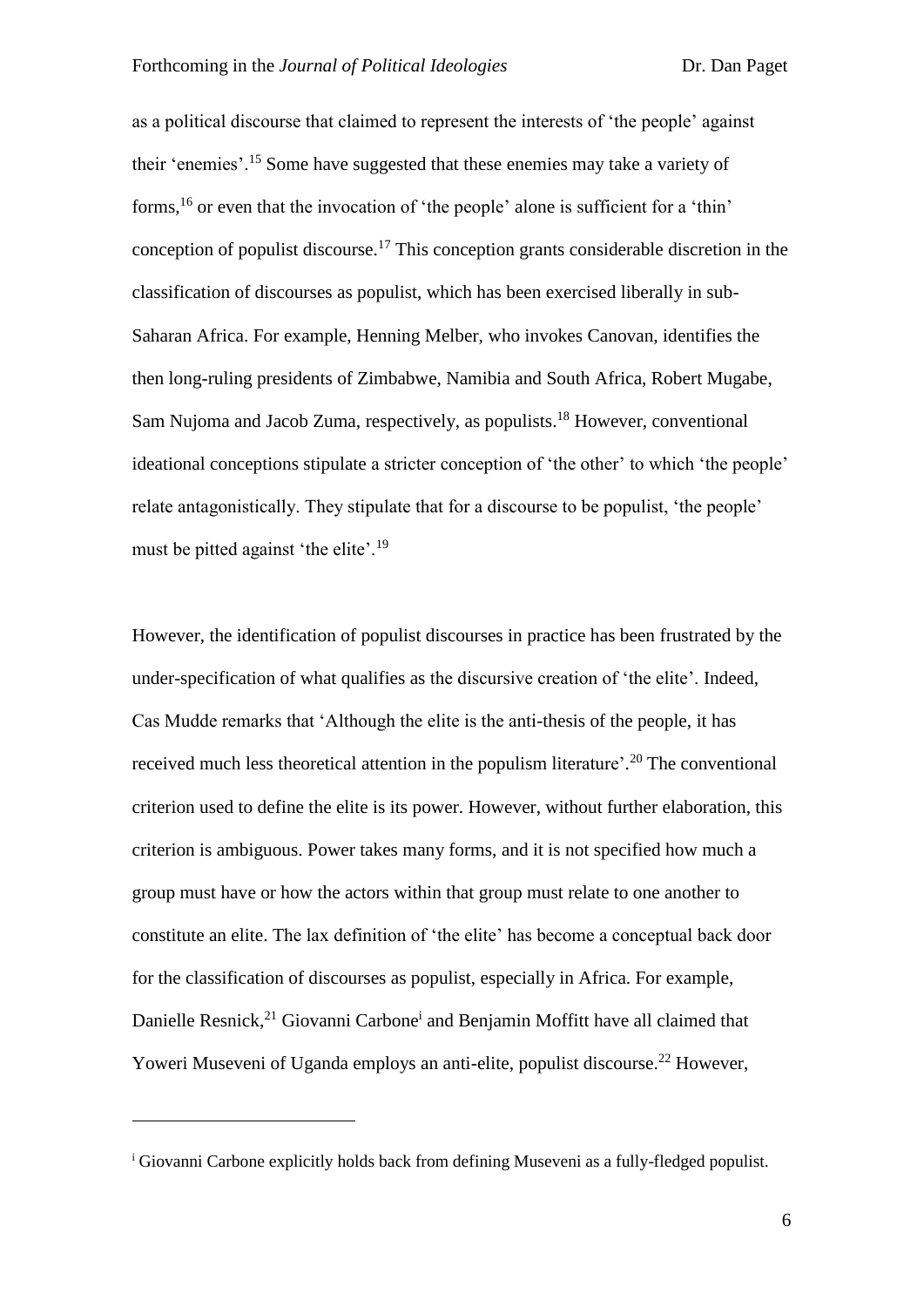Richard Volkes and Sam Wilkins argue that Museveni presents himself as supremely powerful, even 'monarchical', and he does so with cause; he has ruled Uganda continuously since  $1986$ . <sup>23</sup> Therefore, paradoxically, Museveni both imbues himself with unrivalled power, and vilifies the powerful. Similarly, Ian Khama has been identified as a populist with an anti-elite discourse, even though he was the son of Botswana's first president and led a party which had ruled for 42 years continuously upon his nomination.<sup>24</sup> Likewise, several identify Zuma's discourse as populist not only when he was running for the leadership of the African National Congress (ANC), opposed by the incumbent,<sup>25</sup> but years after he had become its leader.<sup>26</sup> In sum, politicians and discourses have been identified as populist in part because so little is stipulated about what constitutes 'the elite'. Populism has even been redefined based on the features of this expanding population of cases.<sup>27</sup> These centrifugal pressures on the boundaries of the concept stretch its coherence thin.

This article advances tighter criteria that a discourse must meet to qualify as populist. Specifically, it advances a stricter definition of how a social category must be constructed for it to be recognised as 'the elite'. This does not concern the veracity of the discourse, but the characteristics with which the social group is discursively imbued. Therefore, this discussion makes only fleeting reference to the literature on the study of elites and power. Instead, it returns to Laclau. This article derives three criteria that a discourse must meet in its construction of 'the elite' to qualify as populist.

The first criterion concerns the distribution of power that populist discourses construct. Laclau stipulates that populist discourses involve the 'construction of the "people" and "power" as antagonistic poles.<sup>28</sup> Therefore, they necessarily imbue 'the elite' with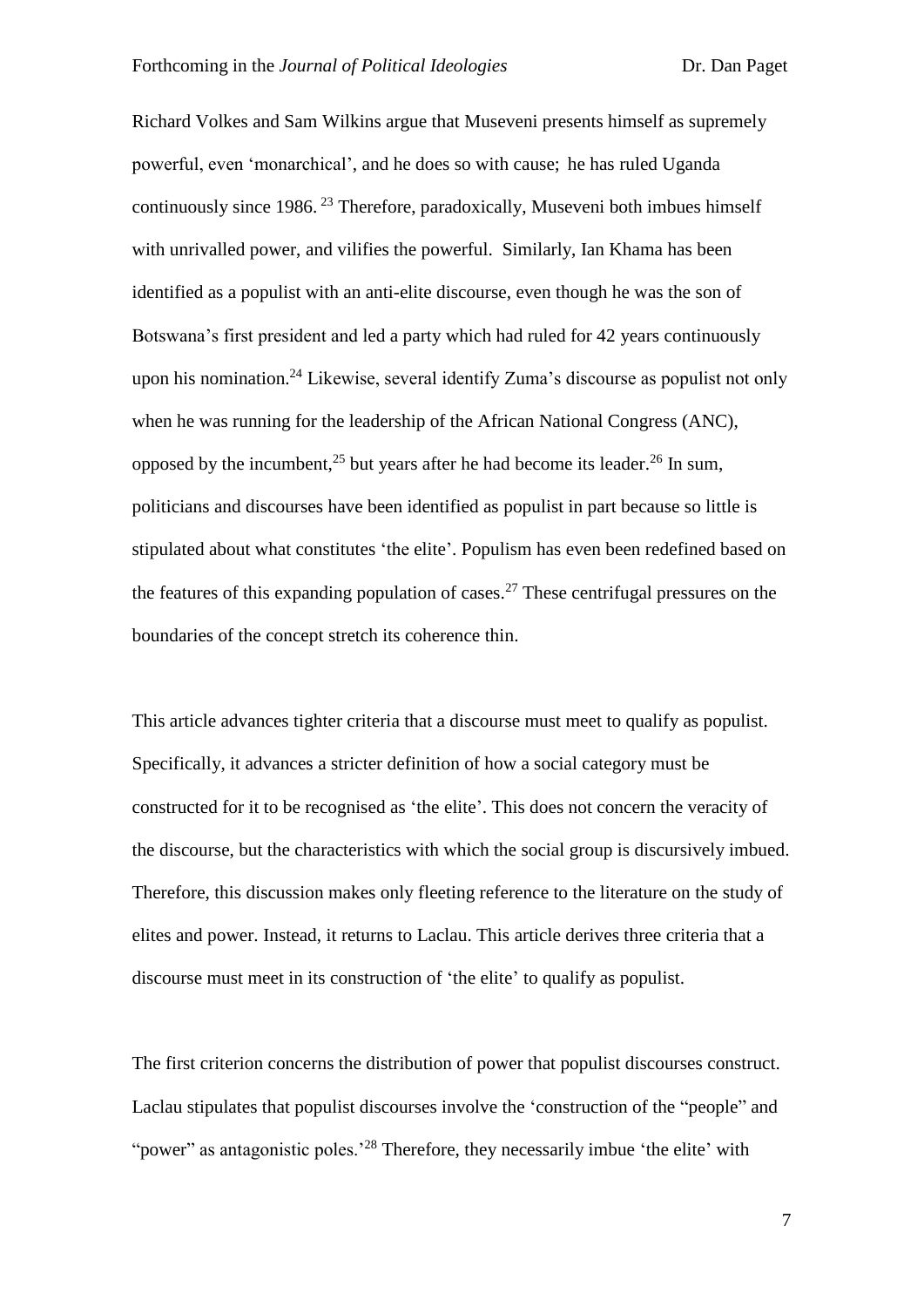more power than 'the people'. Laclau also stipulates that populist discourses 'divide, in this way, the social into two camps: power and the underdog'.<sup>29</sup> This bifurcation of society entails that 'the elite' and 'the people' possess all power between them. Therefore, 'the elite' holds not just a plurality but a majority of power in a society. The definition of power, its commensurability, and its aggregation are all problematic, and merit their own theorisation. Nonetheless, all that matters for the purposes of this article is that power, however the discourse construes it, thus distributes it. Consequently, following Laclau, a discourse which constructed an 'elite' by imbuing this group with status, or wealth, or education, or indeed any other social advantage would not be populist unless it also portrayed them as unrivalled holders of power.

The second criterion conditions the first. It concerns across what domains 'an elite' holds power. Power might be discursively created in many 'fields' that one might care to conceptualise, such as the political, the economic, the intellectual, or the cultural. One might also construe an actor with power in one field, but not another. Therefore, one might imagine a variety of segmented elites located in 'Washington', 'Wall Street', 'Hollywood' and so on. However, populist discourses, conceptualised by Laclau, which 'divide…the social into two camps' leave no room for these pluralist constructions. Instead, they construct simplified world views in which one elite holds a majority of power, when aggregated across all domains in which it is found. Therefore, a discourse which referred to, for example, a cultural elite, would only be populist if it presented this cultural elite as conjoined with or integrated into 'the elite' which held power across fields, although not necessarily a majority in each.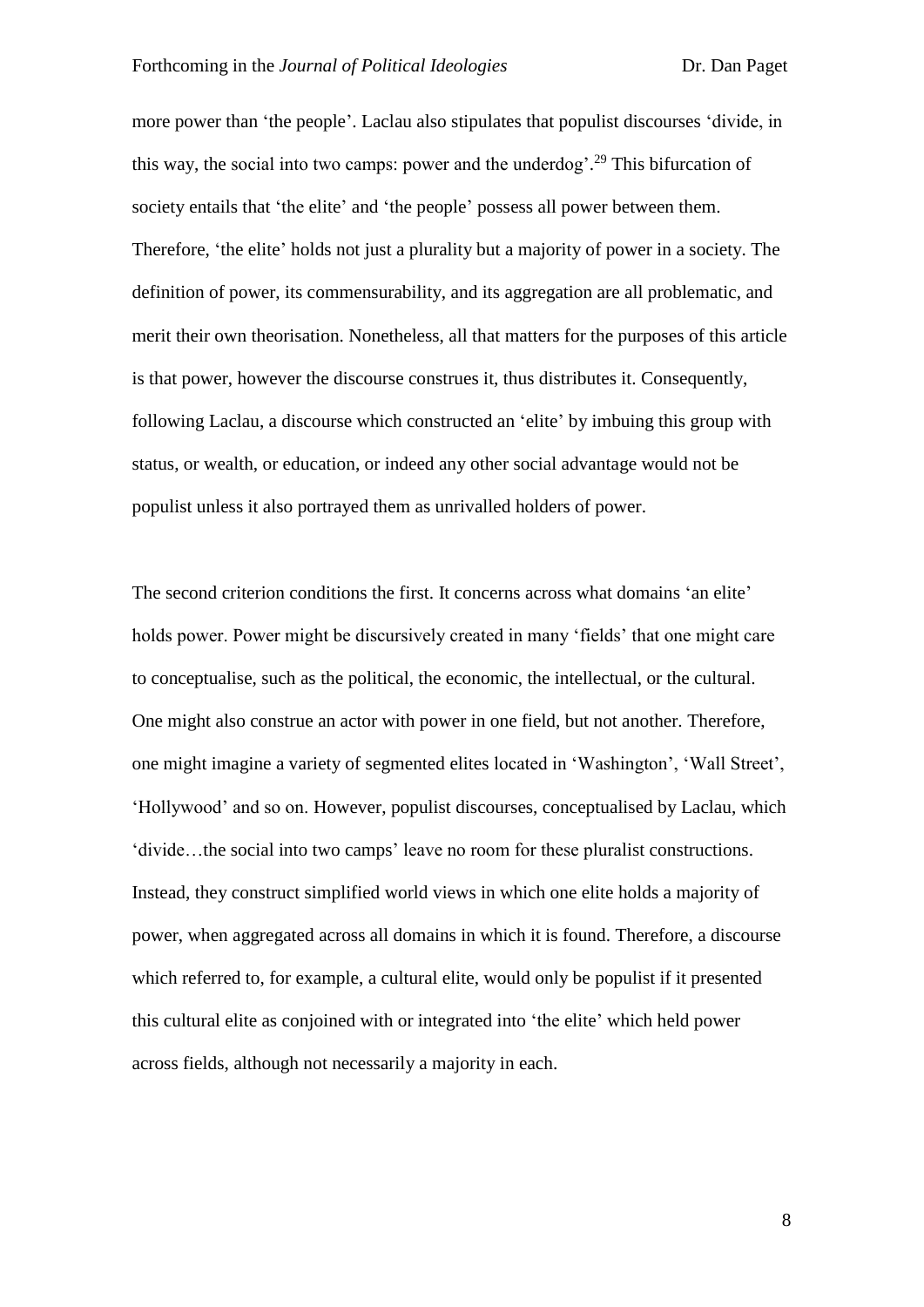The third criterion concerns the construction of an elite as a collective actor. If populist discourses, as Laclau puts it, 'divide society into two camps'<sup>30</sup> then 'the elite' ought to constitute a real social actor. To qualify as populist, a discourse ought to imagine that 'the elite' has collective interests which it acts concert to defend and pursue. Therefore, it must imagine that 'the elite' behaves as a 'ruling class'.<sup>31</sup>

In sum, populist discourses, here defined, portray 'the elite' as a collective actor which holds power across fields and has more of it than the rest of society put together. This conceptualisation follows directly from Laclau's conceptualisation of populist discourse. However, they are also applicable to, and derivable from, ideational approaches to populism which are non-Laclaudian, notably those of Mudde, Hawkins and Kaltwasser, among others. These approaches stipulate that populism develops a 'world view' that sees politics as a 'struggle between…the common people and an evil, conspiring elite'.<sup>32</sup> They also stipulate that populisms conceive of 'the people' and 'the elite' as 'homogenous' and are committed to 'antipluralist' ideas about what society is and ought to be.<sup>33</sup> The aforementioned three criteria have been designed for consistency with these ideational approaches, and to keep faith with their apparent conception of 'the elite' in populism. They also closely mirror Schedler's conception of anti-politicalestablishment parties. They are reflected in imaginations of 'the elite' ascribed to populisms in the literature as the 'power-holders', 'the establishment' and '*la oligarquía*'. Therefore, far from advocating a radical departure in conceptualisations of populism, this article proposes a conception of 'the elite' which restores its scholarly meanings common to both discursive and ideational approaches.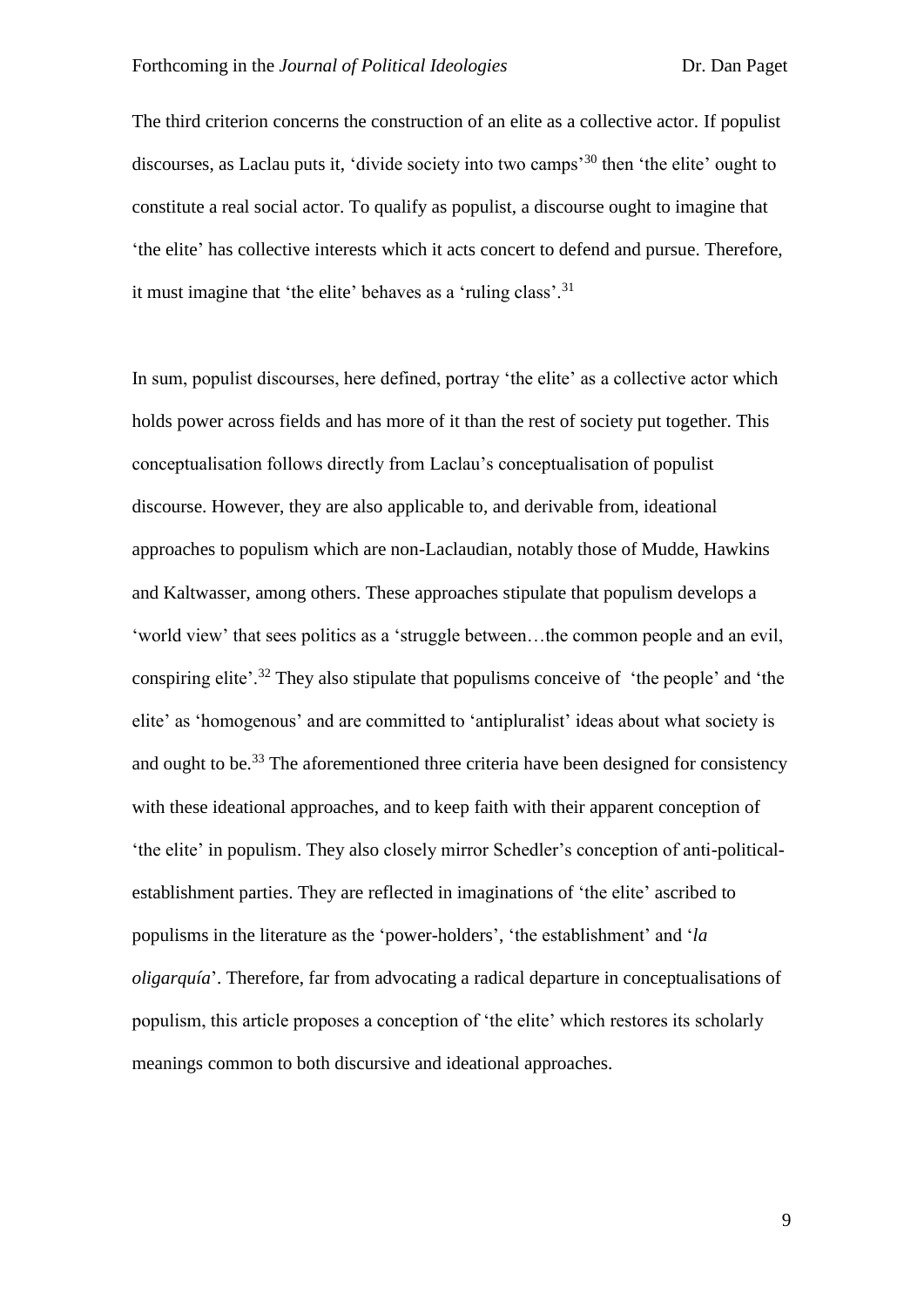# **Elitist plebeianism**

This strict definition of populism makes it possible to distinguish another type of discourse referred to here as elitist plebeianism. This discourse is closely related to populism. However, the stricter definition of the elite advanced above throws their differences into relief. An elitist plebeian discourse interpellates social actors as 'the people' through logics of equivalence. It generates an antagonism between 'the people' and to another group which frustrates its demands. This antagonism is arrayed along, to borrow a term from Benjamin de Cleen, a 'vertical axis' of power. <sup>34</sup> In these respects, elitist plebeian and populist discourse are alike. However, in elitist plebeian discourses, two groups are constructed above the people. One is presented as a middle stratum and imbued with a minority of power. Another is presented as 'the elite' and imbued with a plurality of power. In elitist plebeian constructions of the social, the middle stratum relates to 'the people' antagonistically. By contrast, 'the elite' relates to the people harmoniously. It may not be of 'the people', but it serves as it's advocate against a middle stratum. In other words, society is divided into at least three groups between 'the people', a middle stratum and 'the elite'. The middle stratum is vilified, while 'the elite' is heroised. The middle possesses enough power to predate on 'the people' but may not possess enough power to actively resist 'the elite'. Some conceptions of populist discourses specify that the populist leader is constructed as a distinct third actor<sup>35</sup> or a signifier of 'the people'.<sup>36</sup> However, elitist plebeian discourses imbue the virtuous elite with a plurality of power, while populist discourses do not thus imbue populist leaders.

Recognising a discourse which trifurcates involves a partial break with Laclau and Mouffe. They stipulate that antagonisms do not 'admit tertium quid', the existence of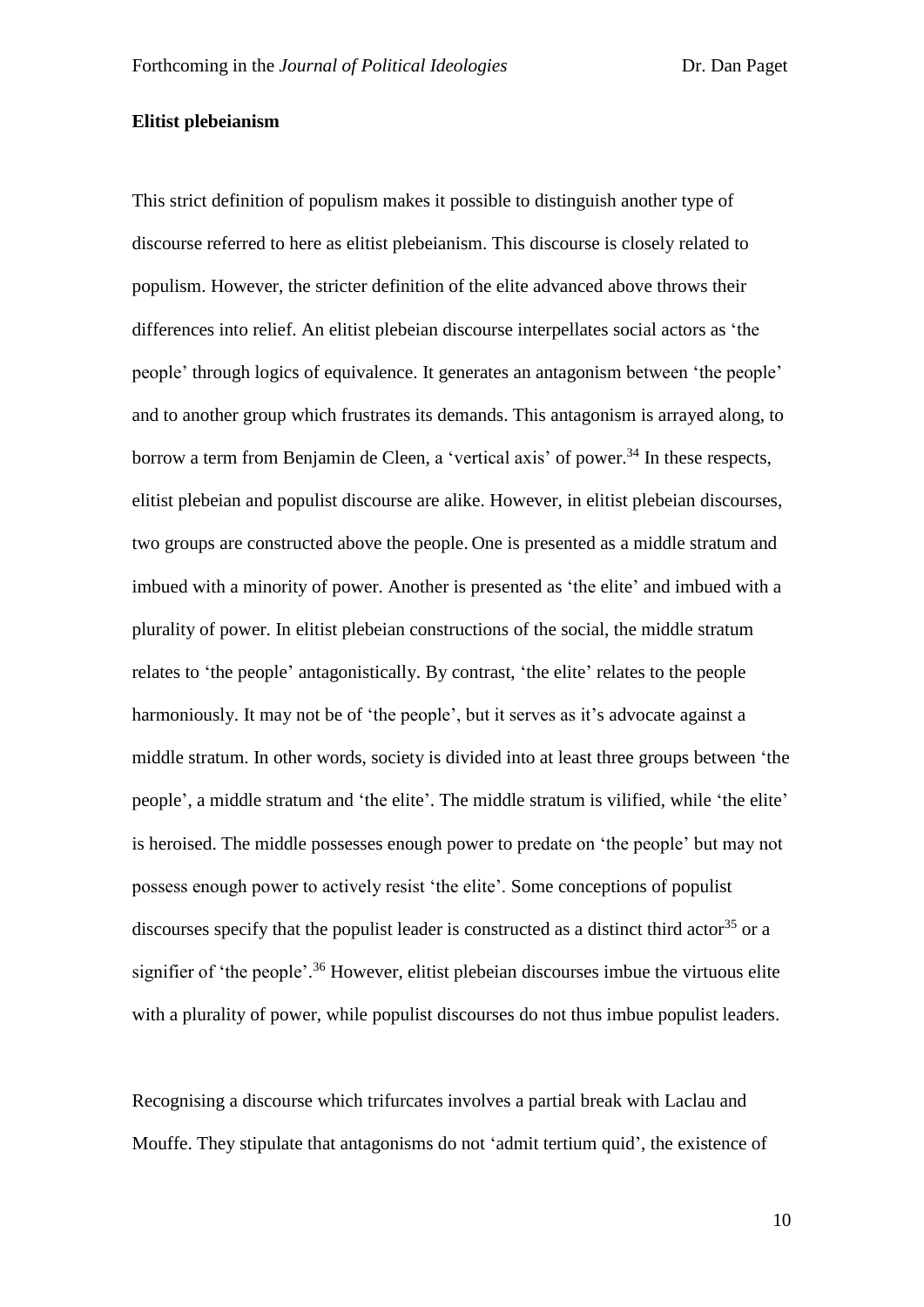third element.<sup>37</sup> For them, an antagonism is generated through the expression of 'fighting demands'. An identity 'bloc' is formed by rendering actors' demands equivalent. This is only possible through reference to the shared 'other' against which demands are made. This creates a social frontier. The identity bounded by this internal frontier is taken as the social totality; 'the people' is conceived of as 'the mass'.<sup>38</sup> Therefore, as Nadia Urbinati puts it, populist discourses represent a part of society as its whole, or *pars pro toto*.<sup>39</sup> This representative claim makes these antagonisms innately radical. If 'the people' are truly the whole, 'the elite' are external to society and ought to be overthrown. Therefore, they conclude, antagonisms innately divide society into *two* camps.

However, Laclau and Mouffe also hold open the possibility that these antagonisms play out incompletely. Therefore, they do not bifurcate society, nor necessitate the claim that the mass' represents its whole. They suggest this several times in their early work.<sup>40</sup> In his later work, Laclau describes hypothetical chains of equivalence which do not always reach the edges of 'the social'.<sup>41</sup> Discourses generated from such partial logics would not bifurcate the social and so would not foreclose the possibilities of third or further identities. Nor would the antagonisms take on the totalising and revolutionary representative claims by which the part claims to be the whole, consistent with 'a lessening of the charge of negativity attaching to the antagonisms' which Laclau and Mouffe describe.<sup>42</sup> Elitist plebeianism belong to this middle realm of discourses.

Elitist plebeians do not contend that 'the people' are or ought to be the whole, but that they are the lowest of three enduring strata. The antagonism between 'the people' and the middle which gives each their identity involves sanctioning or subduing, but not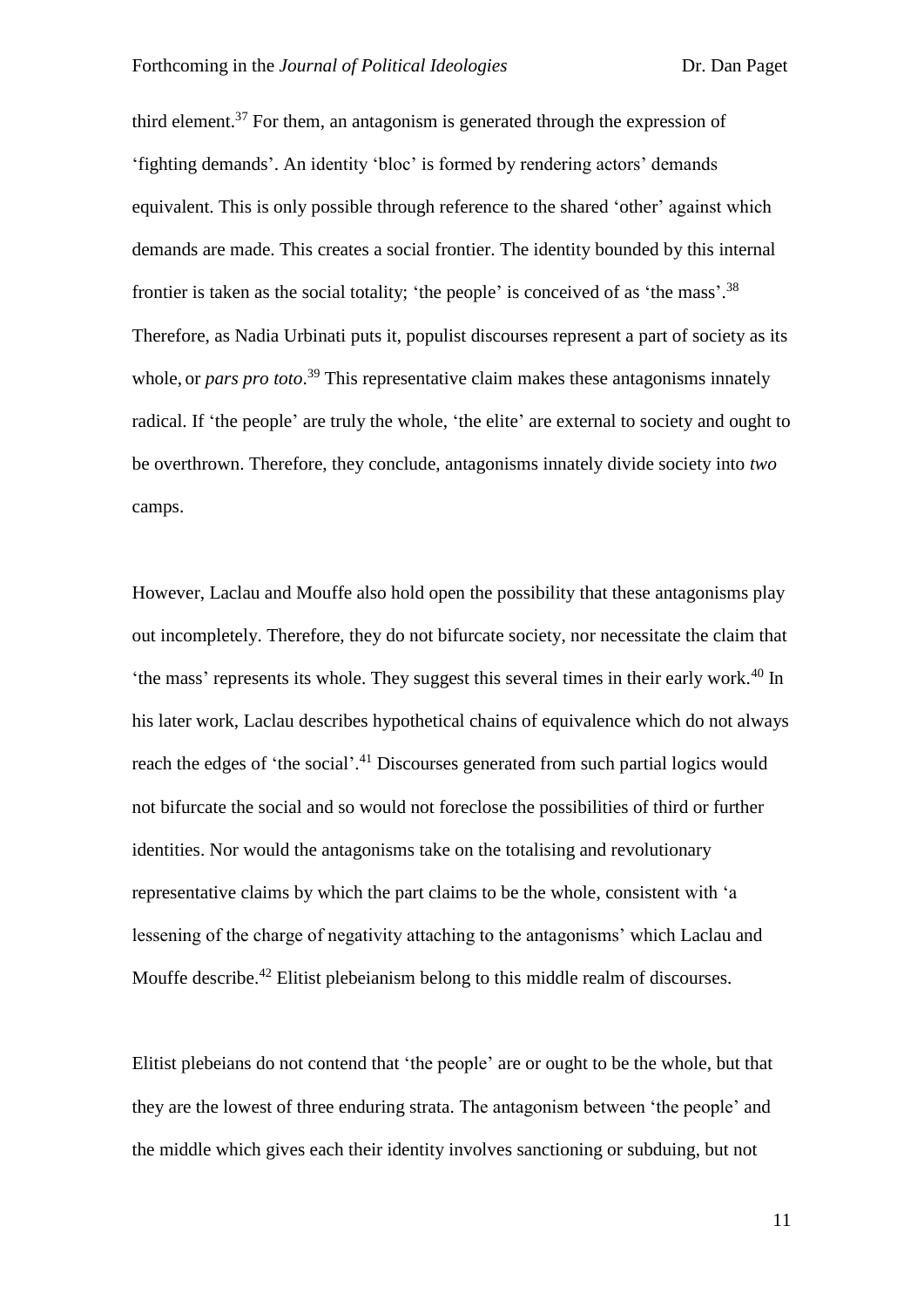overthrowing, the middle. This sanction is to be served by 'the elite' on behalf of 'the people'. This conception of 'the people' closely resembles 'the underdog', 'common people', and 'subaltern', which scholars postulate that populists construct.<sup>43</sup> 'Elitist plebeianism', derived from the Latin *plebes*, seems a fitting term for such a type of discourse which draws out how it differs from populism.

Laclau identifies in passing 'the populism of the dominant classes'<sup>44</sup> Separately, he describes depoliticising discourses whereby demands are met and antagonistic identities dissembled, which one-nation conservatism exemplifies. 45 In some respects, elitist plebeianism is similar to both of these discourses. Nonetheless, it is distinct from each. Laclau stipulates that populisms of the dominant classes seek to develop but contain the 'revolutionary potential of popular interpellation',  $46$  a contradiction between their discourse and objectives with which they struggle to cope. Therefore, while dominant classes employ populist discourses, they are ill-adapted to serve their hegemonic purposes, because their natural conclusion is revolutionary. However, as elitist plebeian discourses do not claim that 'the common people' is or ought to be the whole, elitist plebeian discourses do not necessarily contain this contradiction. In fact, as they are not wedded to social transformation, they are potentially compatible with principles of natural aristocracy and class harmony found in conservative thought.<sup>47</sup> Unlike depoliticising one-nation discourses, elitist plebeianism constructs antagonisms between 'the common people' and the middle, and advocate that 'the elite' subdue the latter on the former's behalf.

Elitist plebeian discourses also lend themselves to certain strains of socialist thought. Laclau and Mouffe advocate that socialists develop radical populist discourses.<sup>48</sup>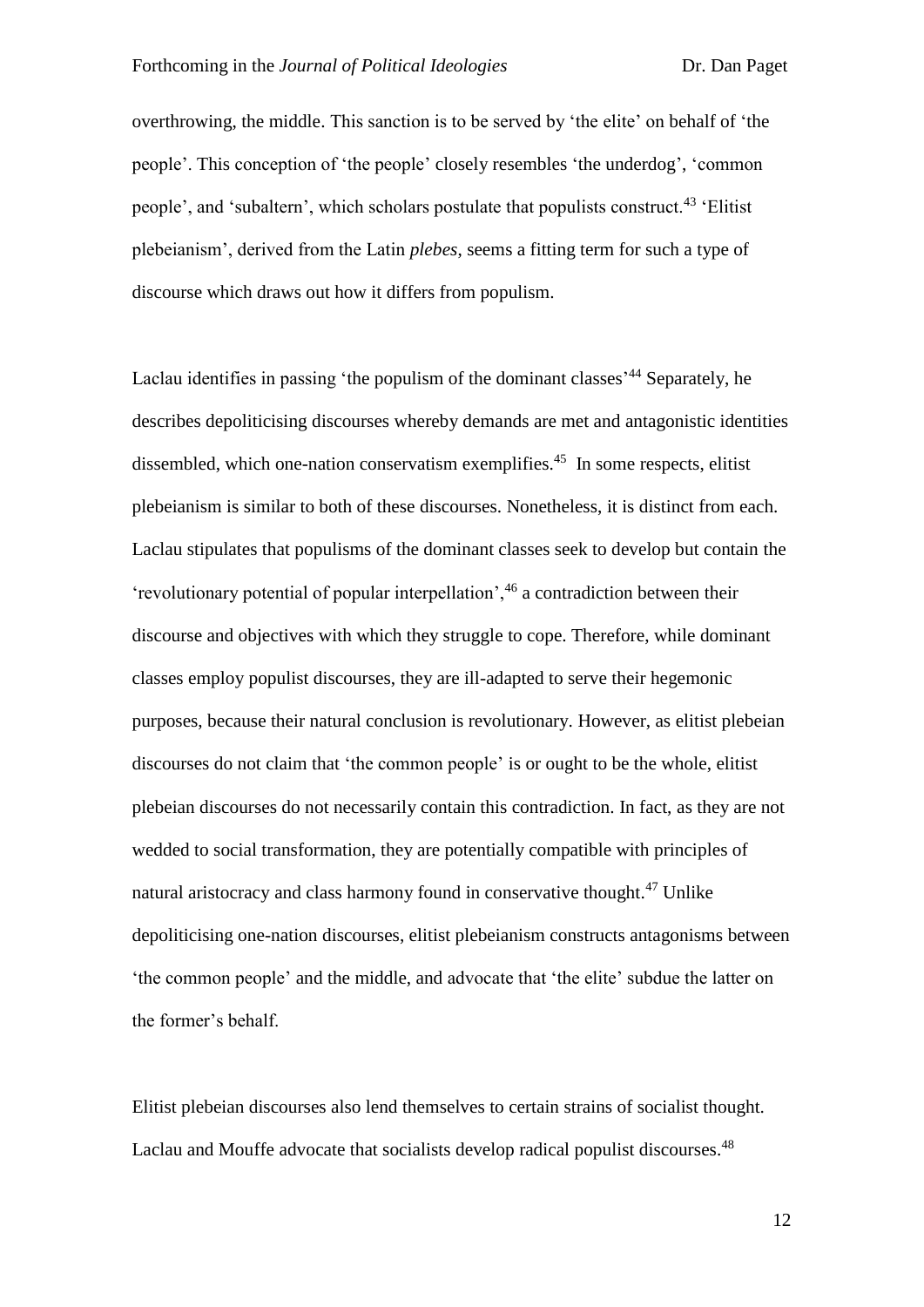However, a variety of Marxist-Leninist movements in power portrayed themselves as 'vanguard' elites.<sup>49</sup> As Laclau and Mouffe remark, the Leninist tradition 'postulates a clear separation within the masses between the leading sectors and those which are led.'<sup>50</sup> A Marxist-Leninist discourse would employ the language of class, exploitation, and relations of production. However, a discourse that rendered 'working class' and 'the people', 'vanguard' and 'elite' and other pairs of terms partially or wholly equivalent would be elitist plebeian too. Like populisms, Marxist-Leninist discourses forecast the socialist transformation of society, by which the 'the people' or 'the working class' become the whole in a classless society. However, vanguardism casts that moment into the distant future, creating the space for the vanguard elite to act on behalf of the people against a middle stratum in the interim. Thereby, elitist plebeian discourses can nest within discourses with long-term transformative agendas.

These theoretical moves serve clarificatory purposes. They illuminate and attend to sites of theoretical ambiguity which have led to mis-identification and concept-stretching. However, the difference between elitist plebeianism and populism is also consequential. Each serves types of political projects better than others. A natural normative conclusion of a populist argument is that an establishment should be dethroned. A natural conclusion of an elitist plebeian argument is that the excesses of some middle stratum should be quelled. Therefore, populist discourses face tensions between holding power and confronting it, but elitist plebeian discourses do not. By virtue of these rhetorical structures, populist discourses lend themselves to radical political projects which involve casting out an elite, or the performance thereof. By contrast, elitist plebeian discourses lend themselves to the projects of established orders seeking to curtail the privileges and powers of assertive strata in the middle, or the performance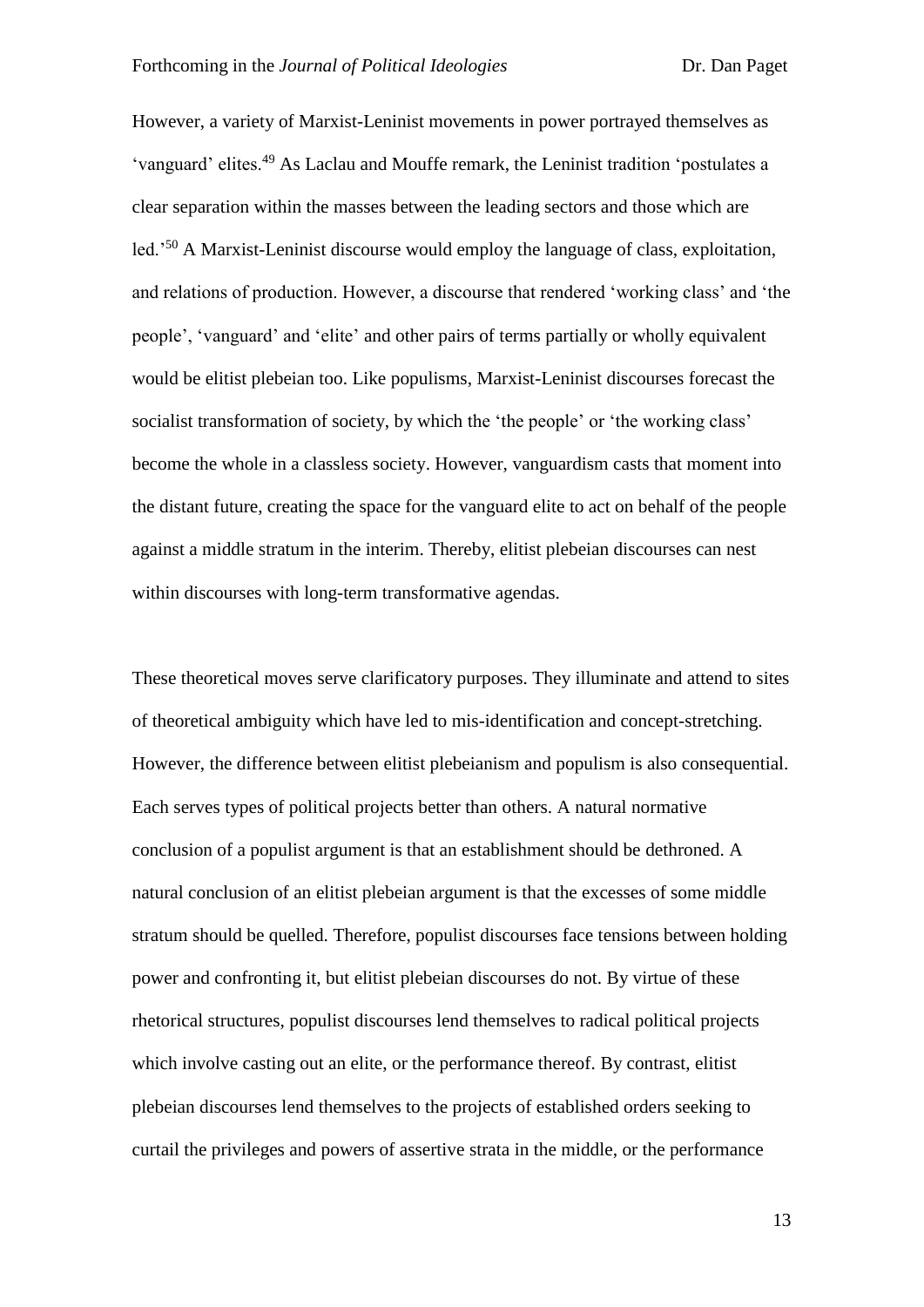thereof. Similarly, they lend themselves to projects of authoritarians seeking to oppress civil society.

While elitist plebeian and populist discourses are distinct concepts, they also form a pair. Populist and elitist plebeian discourses have similar terms, repertoires and discursive structures. These similarities enable politicians to smoothly switch between one discourse and the other. Populists that are elected to public office are likely to jettison their populism in favour of elitist plebeianism which resolve the contradictions between their positions of power and their vilification of the powerful. Therefore, an elitist plebeian discourse provides a ready-made script for a so-called 'populist in power'. Similarly, politicians in power may appropriate populist messages incubated in opposition by developing equivalent elitist plebeian ones. This convertibility goes both ways. Elitist plebeians may adopt populist discourses once they lose power, and opposition politicians may appropriate ruling parties' elitist plebeian messages by rendering them populist. Therefore, while each discourse may be articulated independent of the other, the expression of one is likely to be connected to the prior expression of the other.

As elitist plebeianism constructs a benevolent elite which holds power, it is does not lend itself to expression by politicians in opposition. In most societies, out of office entails out of power. However, it does not in all societies. Nor are discourses faithful to reality. An elitist plebeian message could be articulated which imagines an elite with power beyond and above government. Aristocratic conservative parties have expressed such *optimas* discourses. Robert Gasgoyne-Cecil (Lord Salisbury) may have spoken in such terms when he led the opposition from the House of Lords and vilified 'that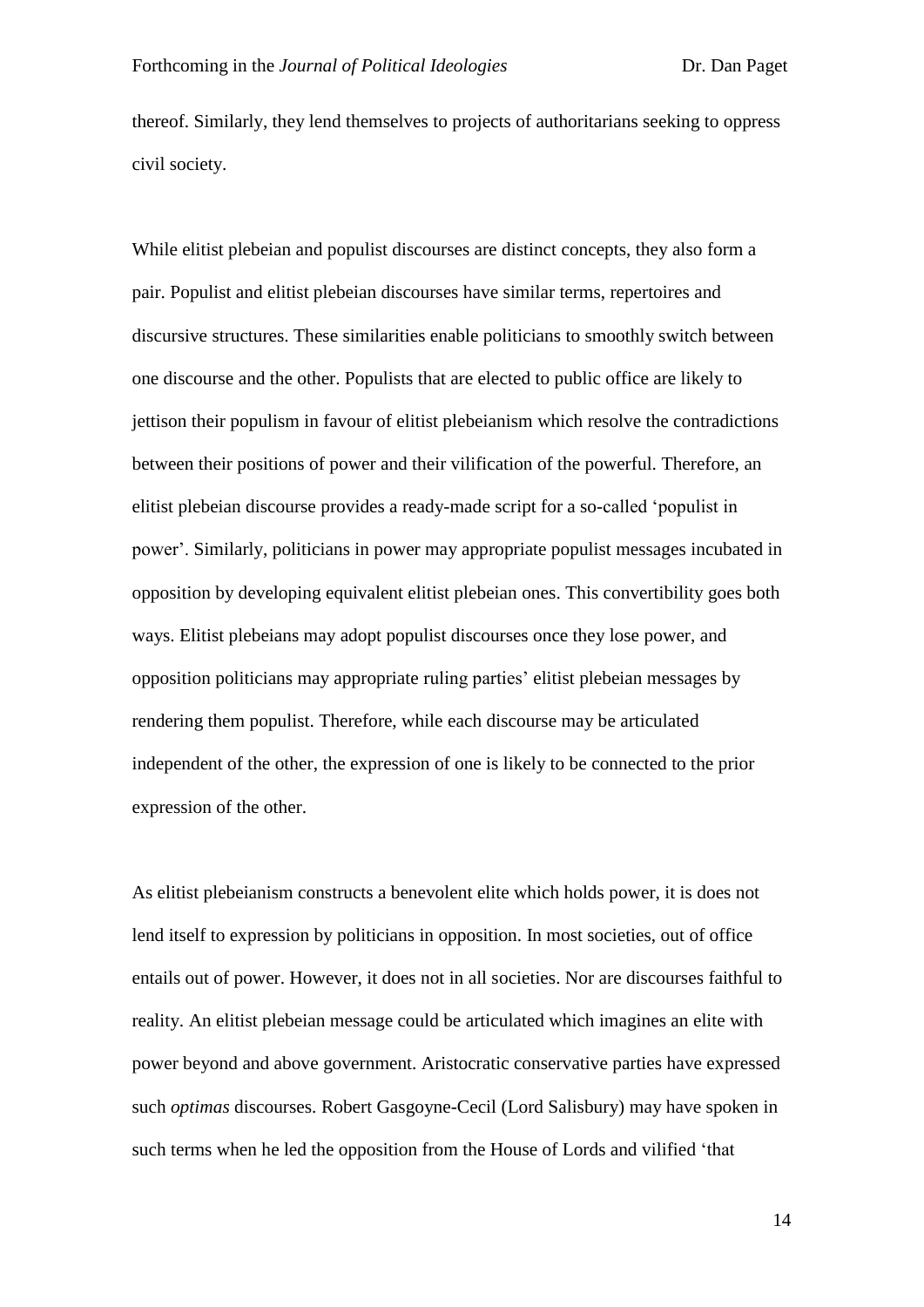secular representation of the Inquisition, the modern inspector'.<sup>51</sup> Parties representing business could conceivably portray themselves as patricians that wield power even in opposition. Military institutions adopt elitist plebeian discourses when they present themselves as hitherto dormant praetorian protectors of 'the people' that intervene in civilian politicians to discipline wayward politicians. While not beyond the state, they are beyond government. The rhetoric of Egypt's armed forces during the 2013 coup is a good example. Constitutional monarchies have also portrayed themselves as similar 'sleeping guardians' of 'the people'. The Thai monarchy's conduct during the 2014 coup and 2019 election is a case in point.

This article applies these concepts to interpret CCM rhetoric in Tanzania during Magufuli's first two years in office. Analysing discourse presents particular methodological challenges, in particular interpreting meaning, situating meaning, distilling coherence and determining how exhaustively to gather sources.<sup>52</sup> The author faced the additional challenge that he is not fluent in Swahili. To address these challenges, he studied a wide range of sources. He collected the transcripts of and video footage of numerous political speeches. He examined political rhetoric and performance reported through third parties, particularly the press, which he collected in a personal archive of over 1,900 articles. He examined third-party commentaries on Tanzanian politics. He examined a grey literature of party manifestoes, party documents, and government reports. To ensure that he did not misinterpret what politicians said and did not overlook sources that would alter his analysis, he interviewed Tanzanian political commentators, and conferred informally with many more. These peers offered insights and interpretation which have influenced this article. They are recognised in the acknowledgements.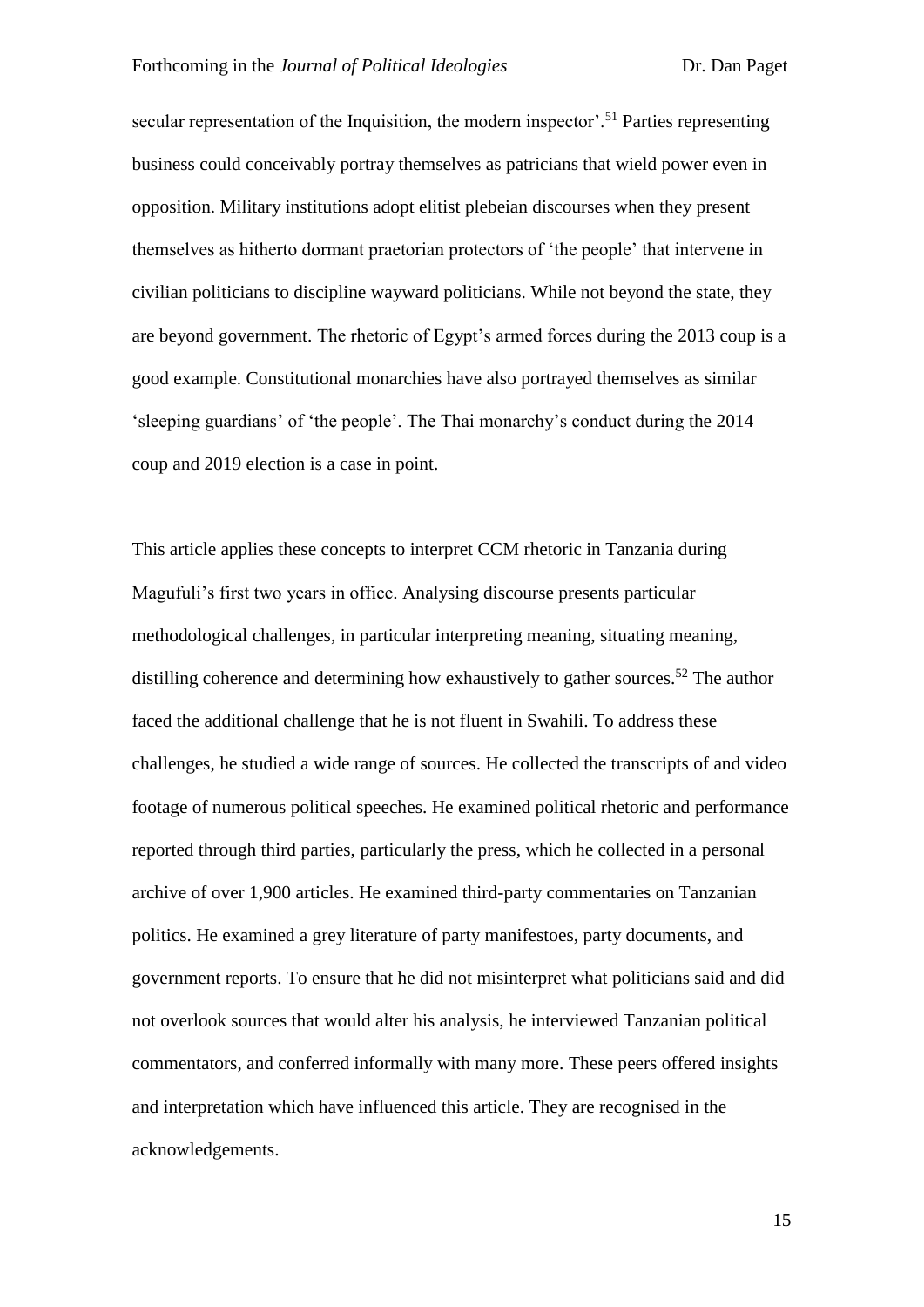## **'Leader of the downtrodden'**

<u>.</u>

Magufuli, a career CCM politician, was nominated as his party's presidential candidate in August 2015 as President Jakaya Kikwete finished his second term. During those two terms, CCM became increasingly associated with grand corruption. CCM had been accused of corruption recurrently since the reintroduction of multiparty democracy in 1992.<sup>53</sup> Partly because of a persistently 'unlevel playing field',  $54$  CCM's image had endured.<sup>55</sup> However, between 2004 and 2015, an opposition party Chadema<sup>ii</sup> founded branches nation-wide.<sup>56</sup> Using this apparatus, and its rallies,<sup>57</sup> it successfully characterised the apex of CCM as an establishment ridden with corruption. It portrayed the hardship of Tanzanians as the consequence of that corruption. This imaginary was reified by a succession of grand corruption scandals which emerged during Kikwete's presidencies,<sup>58</sup> which publicly-aired CCM factional conflicts only reinforced.<sup>59</sup>

Magufuli appropriated this opposition discourse by declaring a 'war' on corruption.<sup>60</sup> On his first day in office, he paid an impromptu visit to the Ministry of Finance, found that officials were away from their desks, and chastised their superiors on camera. Days later, he visited Muhimbili Hospital, found equipment missing, and suspended its Board of Directors. He presented his actions as the disruption of the status quo. His chief secretary explained that 'The president is trying to send a message... It's not business as usual'.<sup>61</sup>

ii *Chama cha Demokrasia na Maendeleo* or 'The Party of Democracy and Development'.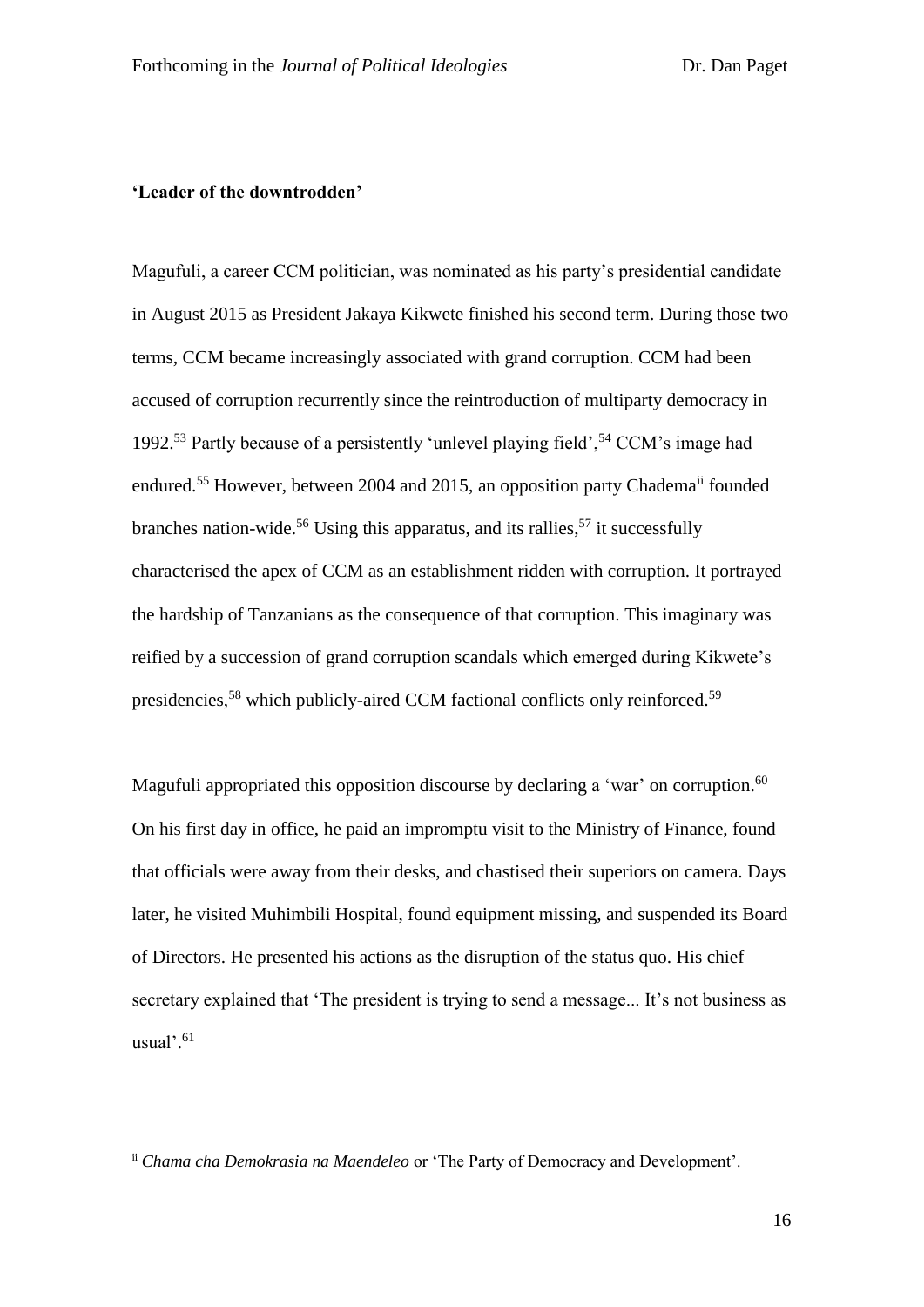Magufuli and his party sought out corruption not only in the state but among big business, the very sort of actors with whom the opposition alleged CCM colluded. Julius Nyerere, the first President of Tanzania, had articulated an African socialist programme. This programme took ending exploitation and stemming emergent capitalism as its explicit objectives.<sup>62</sup> Magufuli and CCM borrowed from Nyerere's discourse but shore it of its socialism. For example, they used terms from the socialist period<sup>63</sup> such as '*unyonyaji*' <sup>64</sup> or 'exploitation'. However, they tended to describe instances of exploitation without reference to the ownership of capital or the mode of production. Instead, they denounced illicit activities which involved abuses of power. As Magufuli dismissed civil servants for falsifying their qualifications, he said 'They are thieves like any other thieves'.<sup>65</sup> In this respect, their elitist plebeianism was postsocialist, rather than socialist.<sup>66</sup>

For example, in the agricultural sector, the government repossessed 'those holding large areas and farms without developing them'.<sup>67</sup> The implication was that assets had been acquired under false pretences and mis-used. Regarding the industrial sector, Magufuli complained of investors that 'we hand them our factories and then only end up doing nothing about developing them.'<sup>68</sup> Magufuli not only portrayed big business as disingenuous, but corrupt. In the mining sector, Magufuli intervened in the forcible removal of small-scale miners from land which was licensed to others. He alleged that large-scale mining companies had acquired permissions for the land illicitly by bribing officials.<sup>69</sup> Bribery is primarily an instrument of the rich. Magufuli remarked that 'the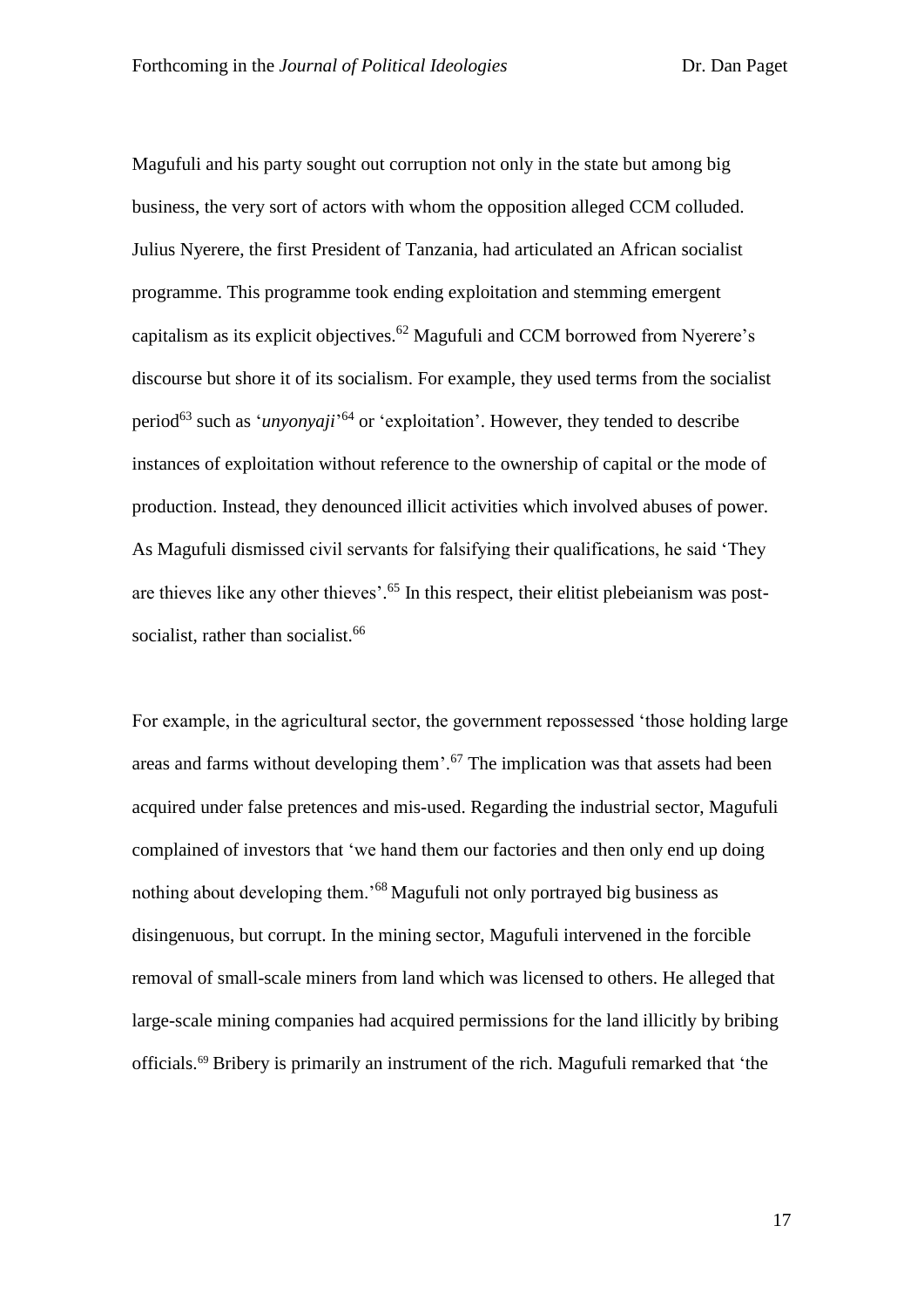rich people have many ways to do/use corruption.'iii <sup>70</sup> In sum, Magufuli and CCM vilified illicit business, rather than capitalist accumulation, though as Nyamsenda points out, he vacillated in preference for foreign and domestic capitalists.<sup>71</sup>

Magufuli often portrayed the common people as the victims of the corruption described above. For example, government officials were characterised as predatory. He chastised government officials that had forcibly moved street traders.<sup>72</sup> He remarked of corruption that 'those involved [in corruption] are not the ordinary mwananchi', or citizens.<sup>73</sup> Similarly, the illicit mining licensing described above was framed to generate antagonisms between people and corrupt business. Magufuli argued that 'We can't dislodge 5,000 small-scale miners for the sake of just one investor.' <sup>74</sup> Likewise, he instructed officials to 'confiscate all undeveloped farms and allocate them to *wananchi* who will develop them'. <sup>75</sup> Magufuli used the term *wananchi*, or 'citizens', in conjunction with a succession of terms to signify 'the *common* people'. He described how 'the government... disturb the poor, while letting the rich go free'.<sup>iv 76</sup> He stated that 'I know that many live low lives'.<sup>v 77</sup> He declared himself '*kiongozi wa wanyonge*', or 'leader of the downtrodden.'<sup>78</sup> Regarding taxation, he said 'We should not let the small people struggling to suffer under the weight of nuisance council taxes yet the big

<u>.</u>

iii Original text: '*Matajiri wana mbinu nyingi za kuchezea rushwa.'* I owe thanks to Aikande Kwayu for correcting me on the best way to translate this.

iv Original text: '*Serikali… inawaacha matajiri inawasumbua masikini*'. I owe thanks to Aikande Kwayu for correcting me on the best way to translate this.

<sup>v</sup> Original text: '*Najua Tanzania watu wengi wanaishi maisha ya chini'.*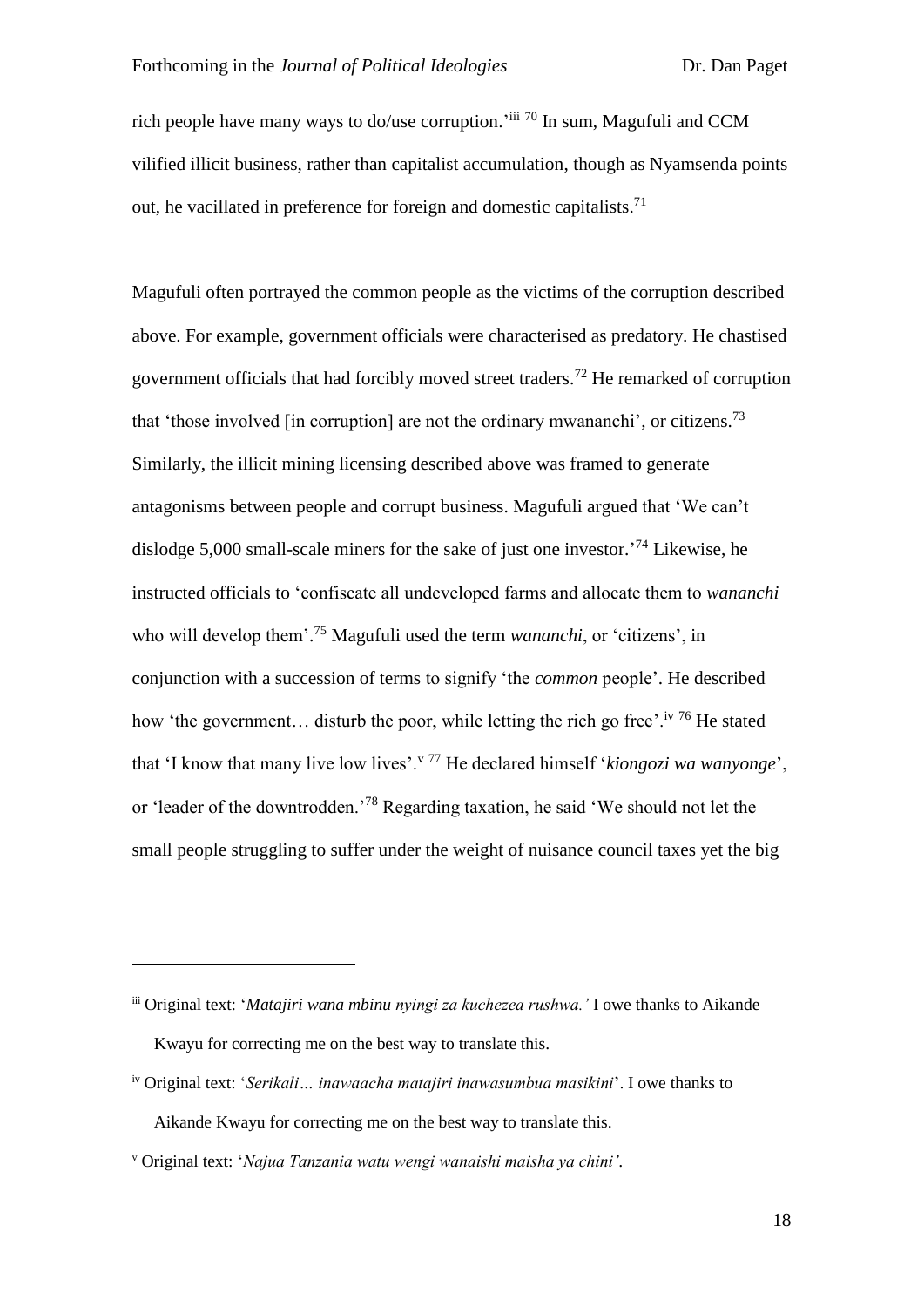boys were evading to pay tax.'<sup>79</sup> In these instances, lowness and size served as metaphors for powerlessness.

In sum, Magufuli and his party expressed a discourse which bore many of the hallmarks of populism. Nonetheless, this article contends that Magufuli's message was not populist by the criteria developed above.

#### **The CCM leadership versus the bureaucrats**

While Magufuli stressed the evils of corrupt, he did not construct the perpetrators of corruption as an elite. Days after his nomination as CCM's presidential candidate, he declared 'I don't like lazy public officials; if God makes me your next president I will effectively deal with lazy officials'.<sup>80</sup> Weeks later, he declared that 'this country has enough money but is being embezzled by corrupt officials'.<sup>81</sup> Bureaucrats, rather than 'the establishment' became the source of corruption as he portrayed it. In effect, Magufuli and his party relocated corruption from the zenith of the party to the bureaucracy. There is both reason and precedent to single out the bureaucracy for political action. Like in many post-colonial states, bureaucrats enjoyed extensive power in Tanzania in the colonial period, and in the one-party period that followed. Issa Shivji singles out the bureaucratic bourgeoisie as the dominant class in post-colonial Tanzania.<sup>82</sup>

Magufuli characterised bureaucrats as 'powerful people' with enough power to predate upon normal people.<sup>83</sup> However, he imbued them discursively with much less power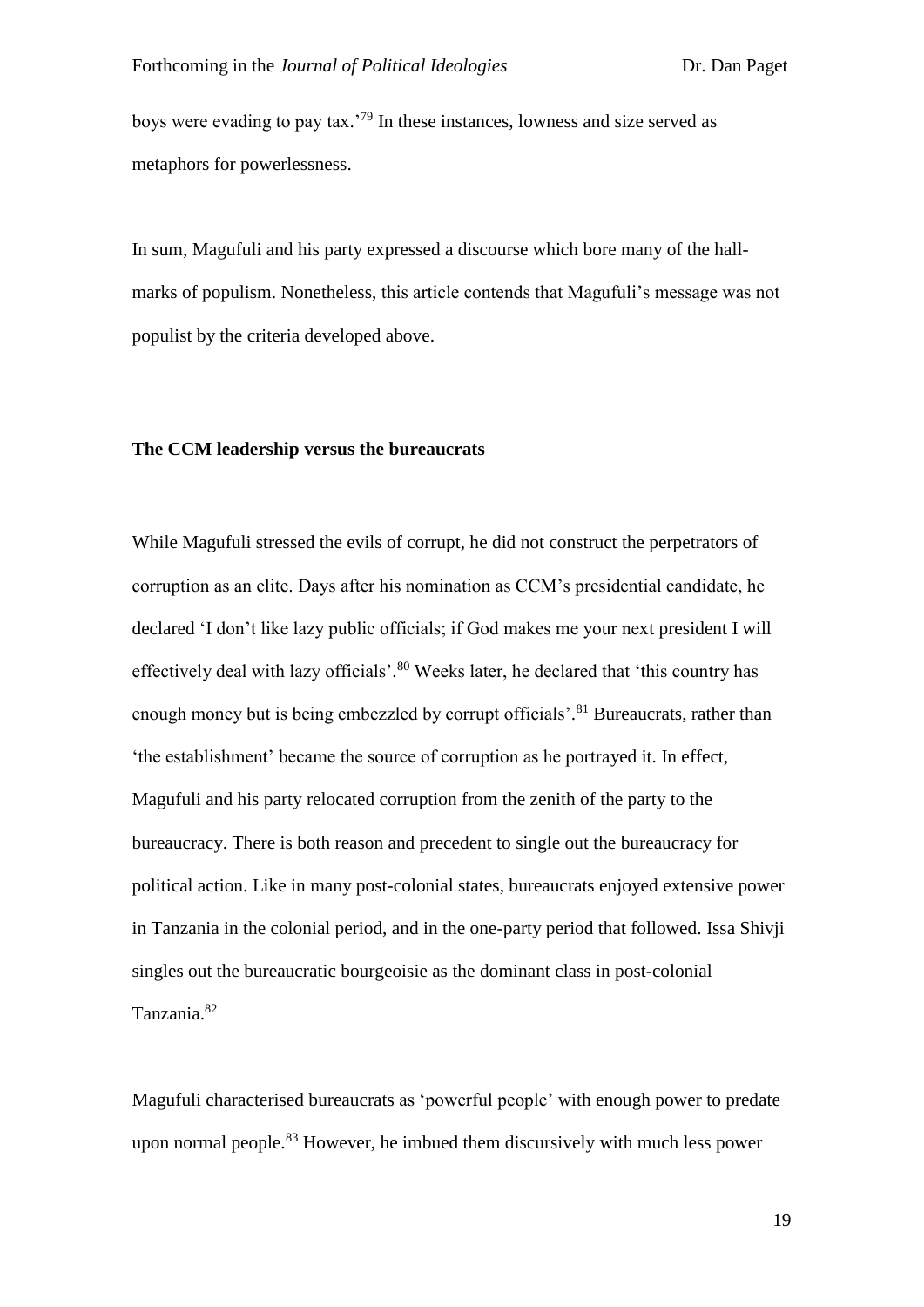than himself and the CCM leadership. This is evident not only in his words but his actions. By dismissing 10,000 government employees, he construed the agents of corruption as thousands of petty bureaucrats.<sup>84</sup> Similarly, video footage captured Magufuli's visit to the Ministry of Finance. It showed him startling staff and then haranguing their managers. As one newspaper reported, his visit sent:

'staff into panic mode, with some scampering for cover as others simply froze in their track. His unexpected presence overwhelmed scores of employees and the few he beckoned over could be seen trembling.' 85

Panicking, hiding, freezing and trembling are all acts of the frightened, rather than the powerful. Equally, Magufuli's dramatic, on-the-spot firings were displays of his executive authority, and officials' subservience to him.<sup>86</sup> His performances emphasised his power, rather than theirs. Equally, Magufuli and his party did not suggest that the bureaucracy acted in concert to resist his reforms. The war on corruption which they discussed was drawn-out because the corrupt are multitudinous and covert, not because they were organised or fighting back. In the absence of such suggestions, the picture which he created was one of widespread but uncoordinated malfeasance.

This is not to say that Magufuli never located corruption in CCM's leadership. He fired ministers for alleged inaction on corruption. However, on these occasions, he portrayed supposed wrong-doers as errant individuals, rather than members of an establishment. On one occasion, he described politicians that were holding up the appointment of a drugs commissioner-general as 'bad apples'.<sup>87</sup> His decision to underplay, rather than overplay the power and privilege of such individuals is illustrative. These presented rhetorical opportunities to construct a picture of corruption and the zenith of the party which Magufuli deigned not to take.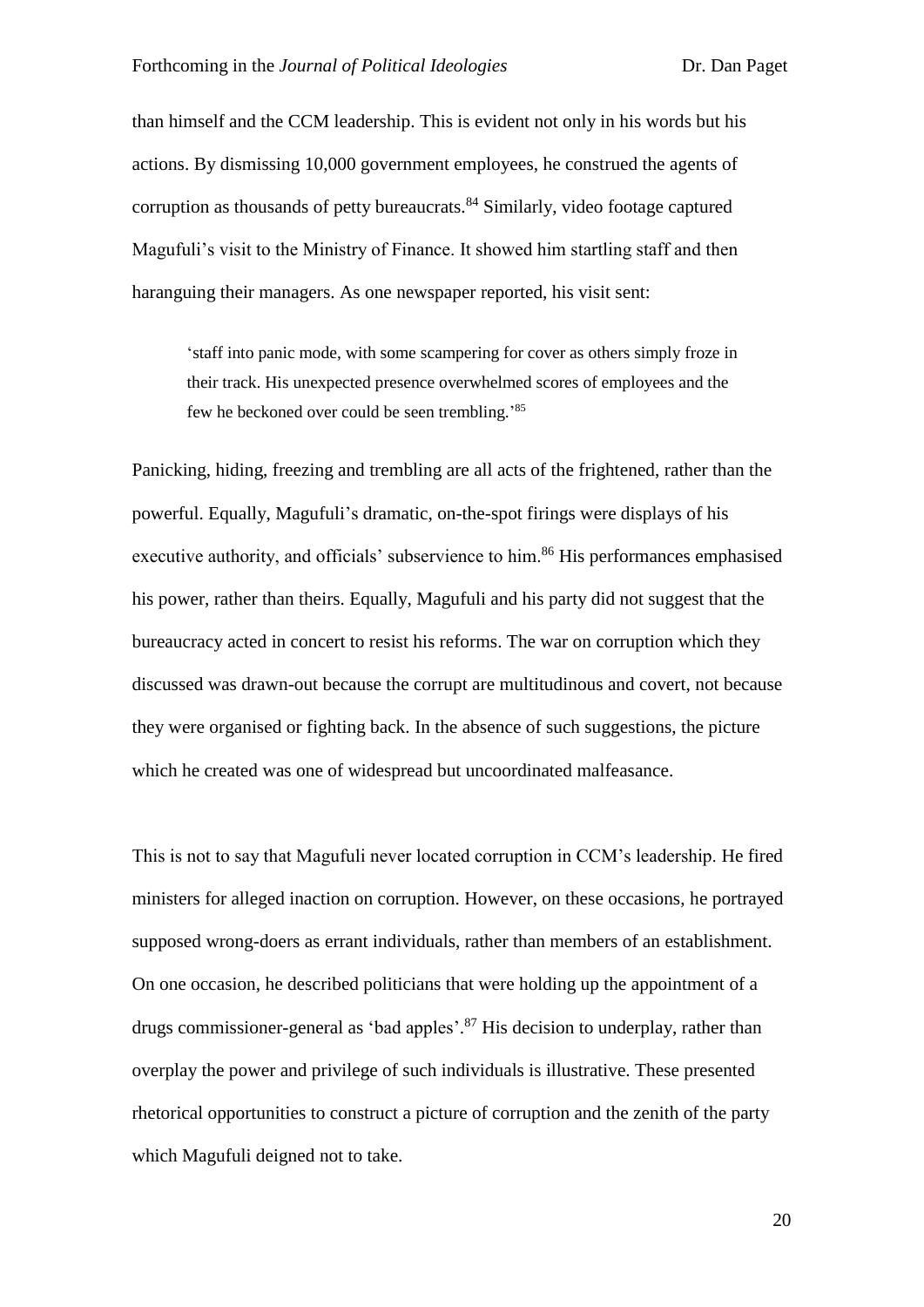Similarly, Magufuli and his party rarely suggested that business organised to resist him or had the power to do so. Instead, he suggested that illicit businesses were forever struggling to evade the authorities. During the sugar shortage, Magufuli suggested that stocks of sugar were 'hidden'. He warned traders that 'they are only playing with their own survival.'<sup>88</sup> The frequent repossessions of land, reclamation of factories and standoffs with foreign companies all served to emphasise the president and the party's power at the expense of those of business.

Magufuli presented his presidency as a rupture with the status quo. However, he characterised it as an order with beneficiaries but without architects or defenders. He attributed the emergence of this order to errors of judgement by past leaders. He said that during the 1990s, 'we privatised even strategic industries like the railways corporation. It's like we decided to leave each and everything to investors, which was wrong.<sup>89</sup> Therefore, while he portrayed himself as a 'new broom', he did not portray this break in populist terms.

Magufuli's cabinet and the party leadership have followed his lead and theatrically joined Magufuli's struggle against corruption. For example, the Minister of Home Affairs, Kangi Lugola, sent the Prisons Commissioner out of a meeting for arriving one minute late.<sup>90</sup> He dissolved three government bodies for gross ineptitude.<sup>91</sup> His emphasis on officials' punctuality and impropriety was consistent with Magufuli's emphasis on their moral shortcomings. His maverick, strict style mirrored Magufuli's own, and cast him as the disciplinarian that would reign-in miscreant bureaucrats. Another minister declared that 'I am aware that these malpractices are going on in the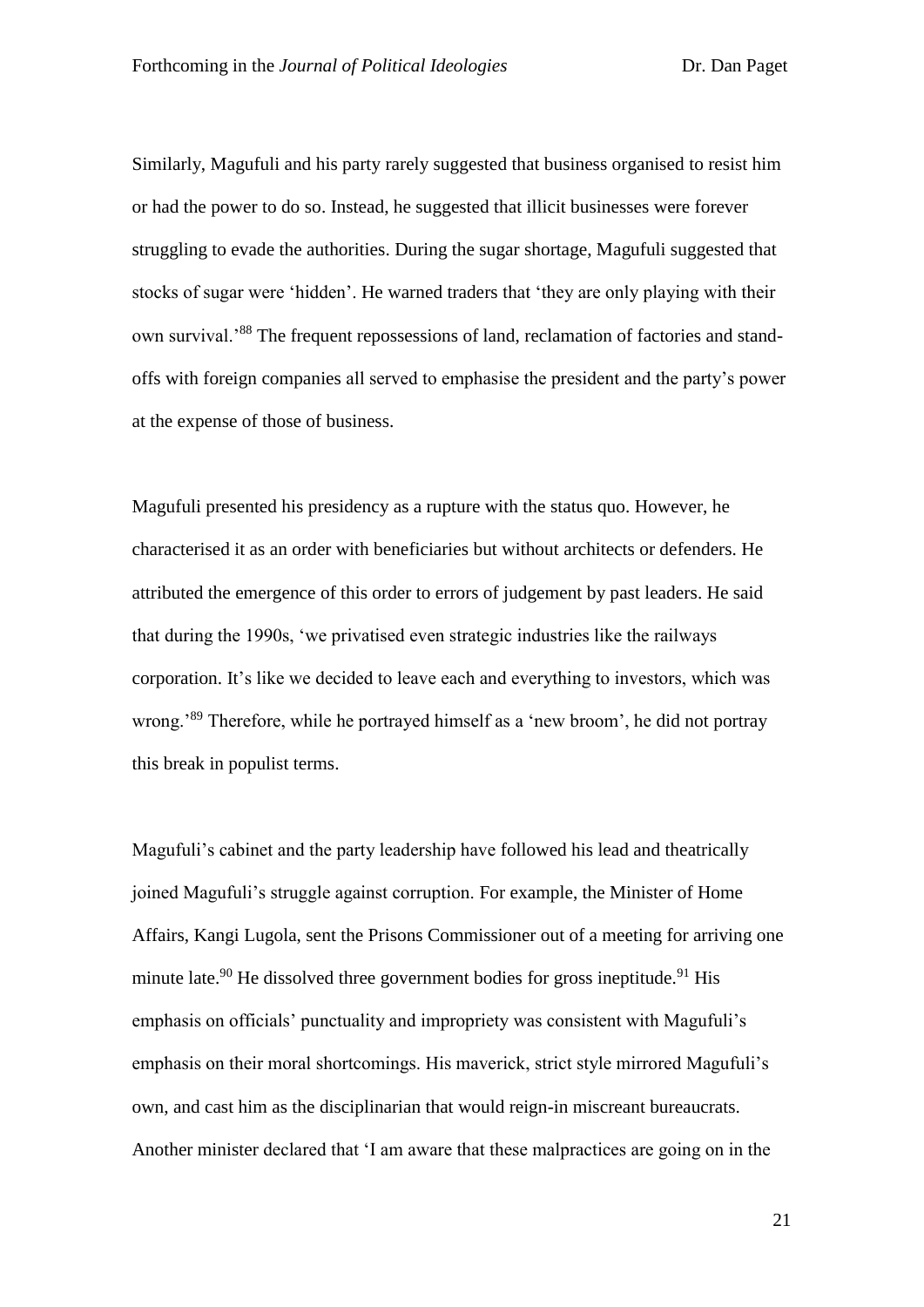port of Dar es Salaam. The days of such workers... are numbered.<sup>92</sup> A permanent secretary told bureaucrats that the government would 'take stern measures against any worker going against the law.<sup>93</sup> In a similar vein, maverick Dar es Salaam Regional Commissioner Paul Makonda waged war on the drugs trade which singled out opposition politicians, celebrities, bureaucrats and billionaires.<sup>94</sup>

These politicians have performatively widened the circle of senior leaders that are participants in the fight against corruption. Equally, they have dramatically reinforced the impression that this top rung of politicians goes unchallenged. Much of CCM's paternal elitism remained implicit. However, CCM expressed the role it imagines for itself. CCM's Secretary-General, Bashiru Ally, gave ideational coherence to CCM's performances. He declared that CCM 'arrests exploiters, thieves, those misappropriating public funds, and teaches them a lesson.'<sup>95</sup> Another CCM grandee, Salim Salim, remarked that 'CCM will carry on with the responsibility of fighting for the rights of the downtrodden.'<sup>96</sup> Magufuli said that 'CCM members are moving forward to bring a new Tanzanian which fights for the downtrodden'. Vi <sup>97</sup> Equally, CCM expresses its virtues. Prime Minister Kassim Majaliwa said Tanzania's leaders should be, and were 'ethical, patriotic and pioneers of unity.'vii <sup>98</sup> Former president Kikwete said that 'CCM has courageous, versatile and creative leaders'.<sup>99</sup> Equally, its repeatedly boasted of its power and permanence. Kikwete said 'CCM is a strong party and will remain that way

<u>.</u>

vi Original text: '*Wanachama wa CCM tembeeni kifua mbele tumeamua kuleta Tanzania mpya inayowapigania wananchi hasa wanyonge*'.

vii Original text: '*viongozi waadilifu, wazalendo na wenye kulinda amani na kudumisha umoja katika jamii*.'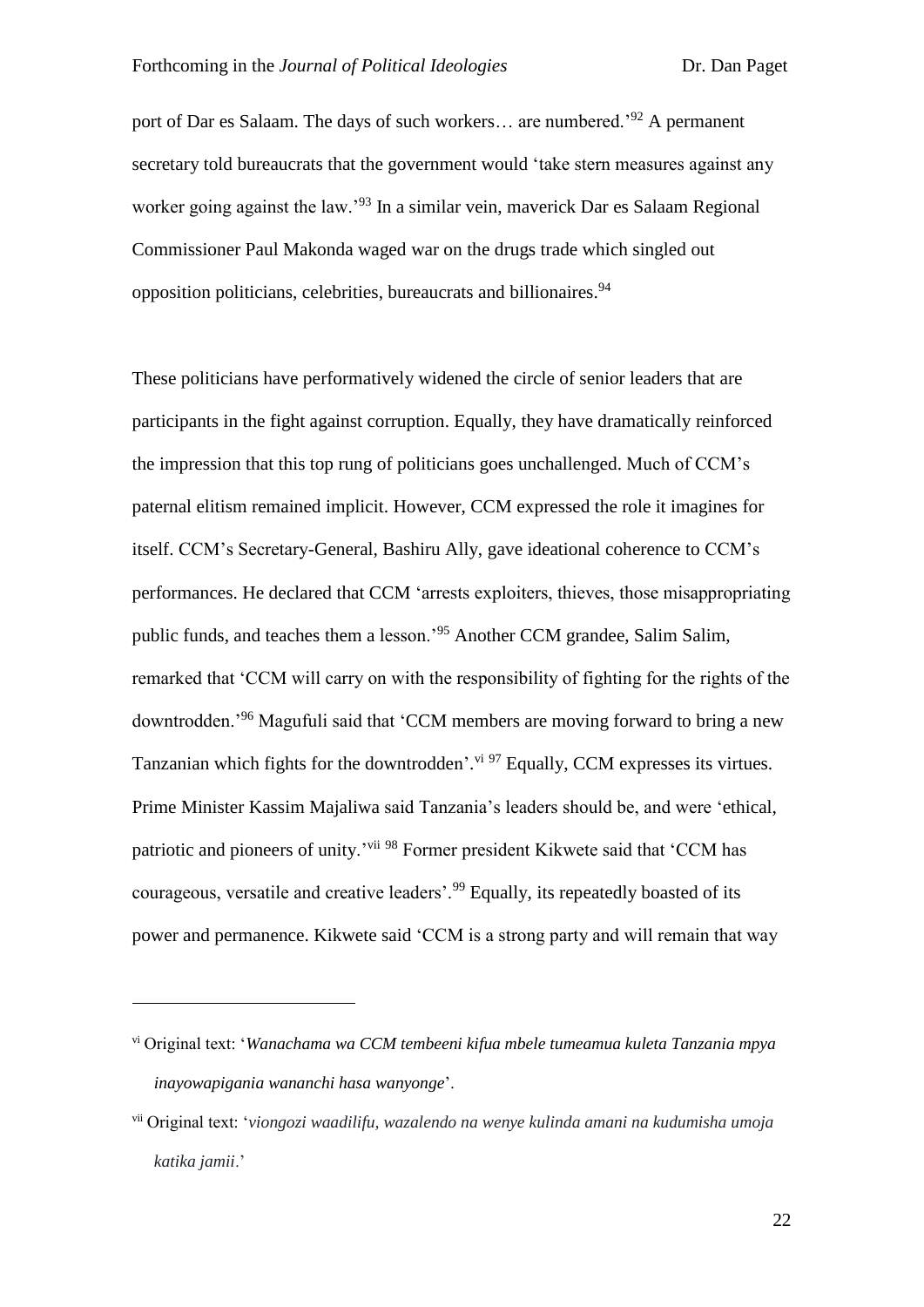forever.<sup>'100</sup> Similarly, Magufuli said that 'CCM is a ruling party and will continue to rule forever'. viii 101 While Magufuli often claimed to be pursuing the people's interests, he rarely claimed to represent an embodiment of express will of 'the people'.

Pedersen and Jacob classify Magufuli as populist because of his 'performative political acts.'<sup>102</sup> In doing so, they invoke Moffit and Simony Tormey, who conceive of a 'populist style'.<sup>103</sup> The examples above show that while Magufuli and his party behaved dramatically, his performances did not enact a populist discourse, but an elitist plebeian one. They construct society in trichotomous, rather than dichotomous, terms. In effect Magufuli appropriated the opposition critiques levelled against his party but stripped them of their anti-establishment character. This discursive transition was eased by the rhetorical similarity between populist and elitist plebeian discourse. The message that he espoused made it straightforward to oppose the enemies of 'the downtrodden' while portraying himself and his party as an elite.

From March 2017, and onwards, Magufuli increasingly elevated a nationalist dimension in his discourse.<sup>104</sup> He used the alleged discovery of mineral exports by Acacia Mining to construct an 'economic war' between Tanzania and foreign actors. Unlike his previous elitist plebeianism, this discourse arrayed a second conflict across international boundaries in which the nation's opponents were sometimes portrayed as more powerful than Tanzania. For example, he declared that 'there is no country being robbed of its mineral wealth like Tanzania'.<sup>105</sup> This new front in Tanzania's struggle overlaid nationalism and populism, in the way conceptualised by de Cleen.<sup>106</sup> Therefore,

<u>.</u>

viii Original text: '*CCM ni chama tawala na kitaendelea kutawala milele*'.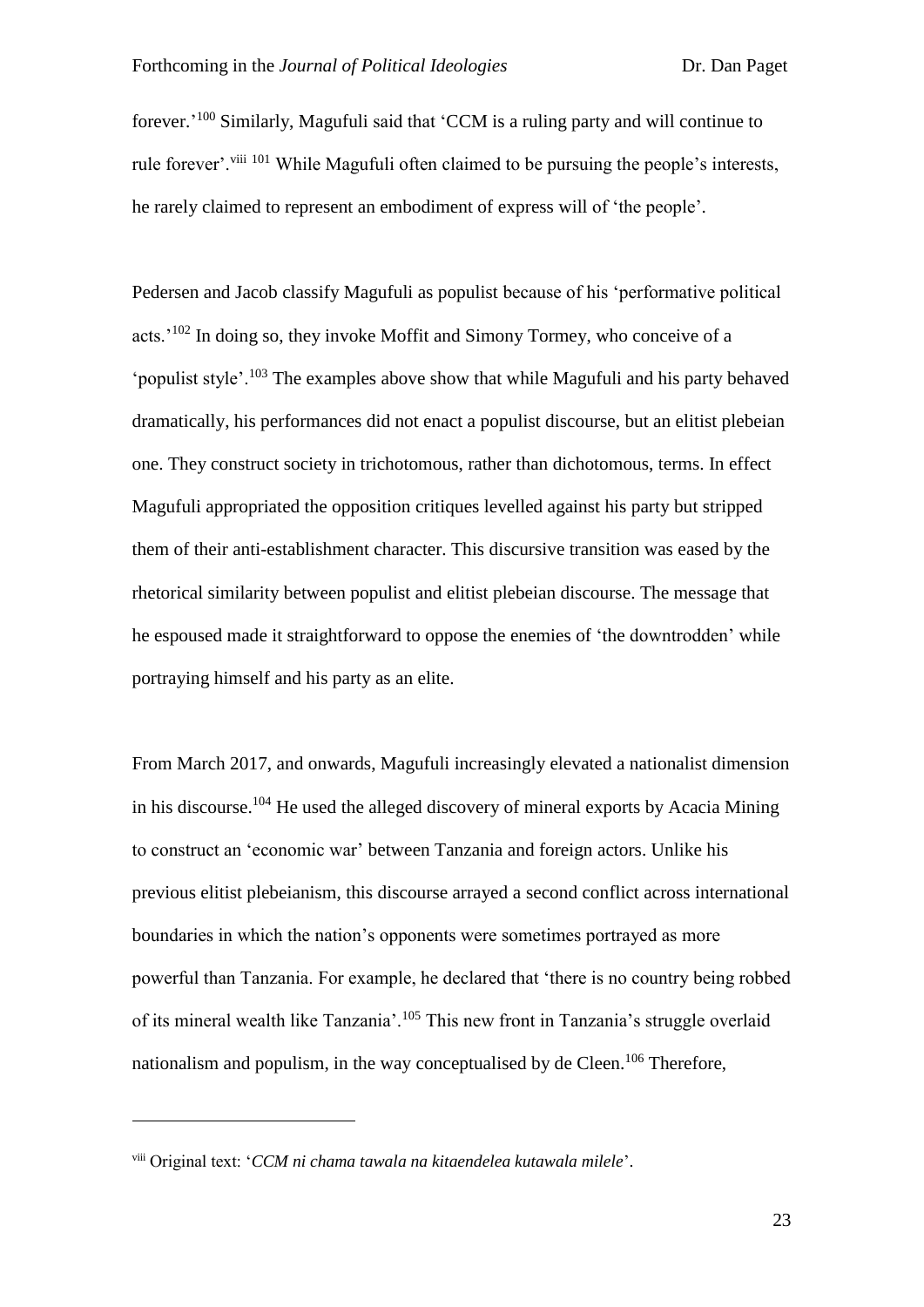Magufuli expressed an elitist plebeian discourse most singularly from his nomination in July 2015 until March 2017.

# **Ambiguity and populist interpretations of Magufuli**

While Magufuli and his party leadership did not present themselves in populist terms, many others did. The source of this divergence in interpretations arose from the circumstances of his nomination as CCM's presidential candidate. The most prominent contestants in the nomination race were Bernard Membe and Edward Lowassa. Both were widely perceived to be at the heart of CCM elite politics, to be wealthy, and supported by powerful factions.

In contrast, Magufuli was portrayed as peripheral to this factionalism. Erick Kabendera wrote of Magufuli that 'the new president has not been nearly as engaged in CCM as his predecessors'.<sup>107</sup> This underscored his apparent distance from power. In CCM's multistage process, Lowassa was eliminated from the shortlist of candidates, and then Membe was. As Michaela Collord eloquently summarised, 'Two rival factions… knocked each other out of the nomination race.'<sup>108</sup> Consequently, Magufuli's nomination was interpreted as an accident. Elsie Eyakuze called him 'Magufuli the unexpected'.<sup>109</sup> This is not the only plausible interpretation. Some have speculated that Magufuli's nomination was orchestrated by party grandees,<sup>110</sup> a possibility that the author of this article is unable to rule out. However, Magufuli benefited from this ambiguity. His apparent happenstance nomination encouraged commentators to interpret his presidency in populist terms. If Magufuli was nominated by chance, then he was free of the CCM system.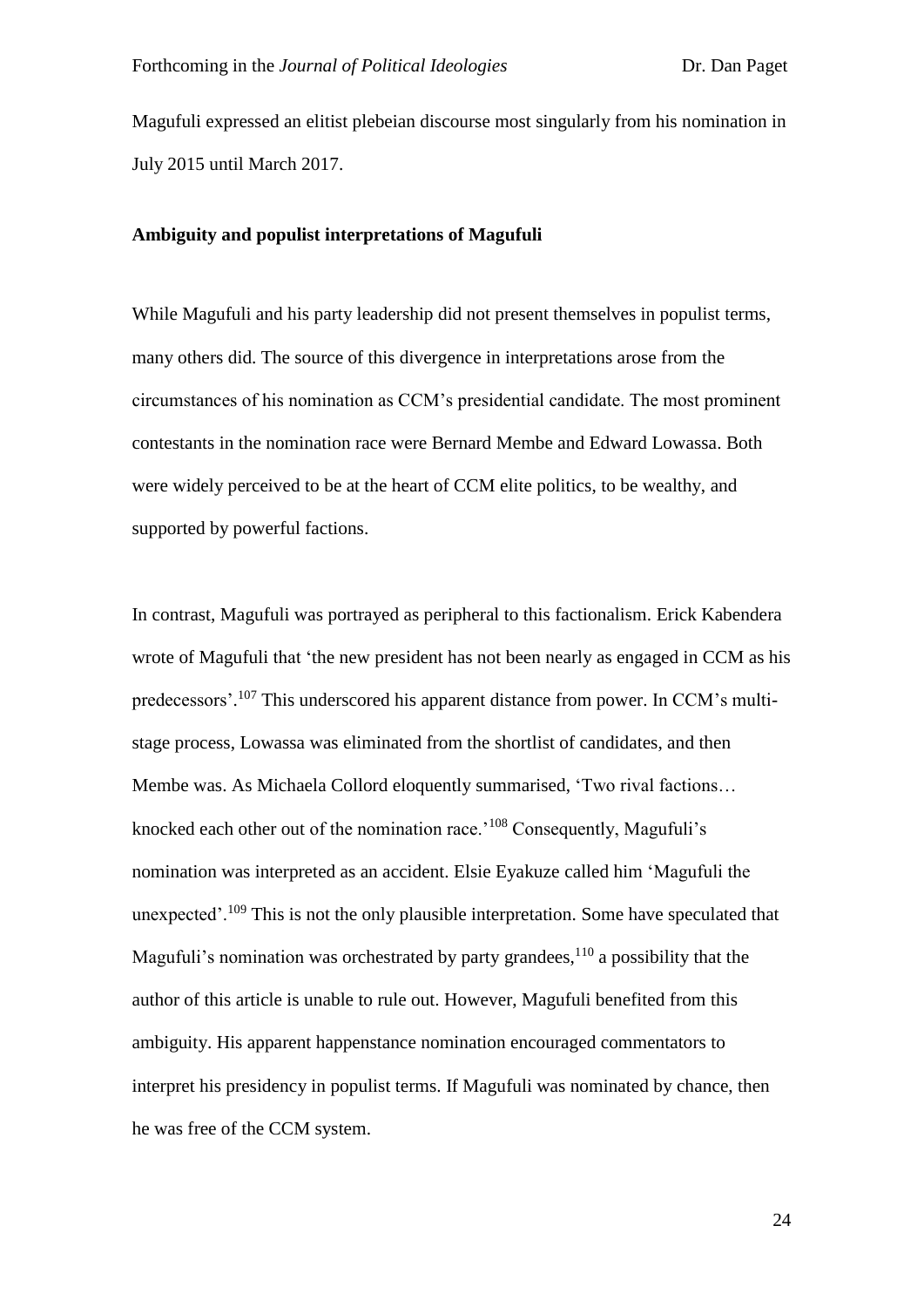The opponents in the war on corruption were constructed as an elite. Kabendera constructed elite enemies for Magufuli within the party.

'The strategic decision to separate Magufuli from CCM during the 2015 election was a smart campaign move, but... CCM insiders may be regretting it.<sup>'111</sup>

Ali Mufuruki, an enthusiastic advocate of Maugfuli, constructed an elite opposed to his anti-corruption programme both within and beyond the state.

'Criminal networks, racketeers, and private sector beneficiaries of corruption will no doubt work in alliance with their friends in government to ensure that anticorruption institutions do not gain strength.<sup>'112</sup>

In fact, the author of this article has propagated such views. He wrote that 'politicians are trapped in this entrenched system of money politics. But Magufuli has challenged… vested interests in CCM.<sup>'113</sup> Therefore, these parallel interpretations allowed Magufuli to represent different mixtures of change and continuity. Thereby, he reconciled a response to populist critiques with limited upheaval within his own party.

#### **Beyond Tanzania**

This article has advanced a stricter definition of populist discourse by tightening the definition of the elite. The clarity of this stricter definition made it possible to advance a distinct sort of discourse: elitist plebeianism. The distinction between the two is discerning; it illuminates differences in the Tanzanian case. Employing a looser conception of populism would have obscured the differences between CCM discourse and past opposition discourse. Equally, it would have obscured the difference between the discourse articulated by Magufuli and CCM, and the discourses expressed by others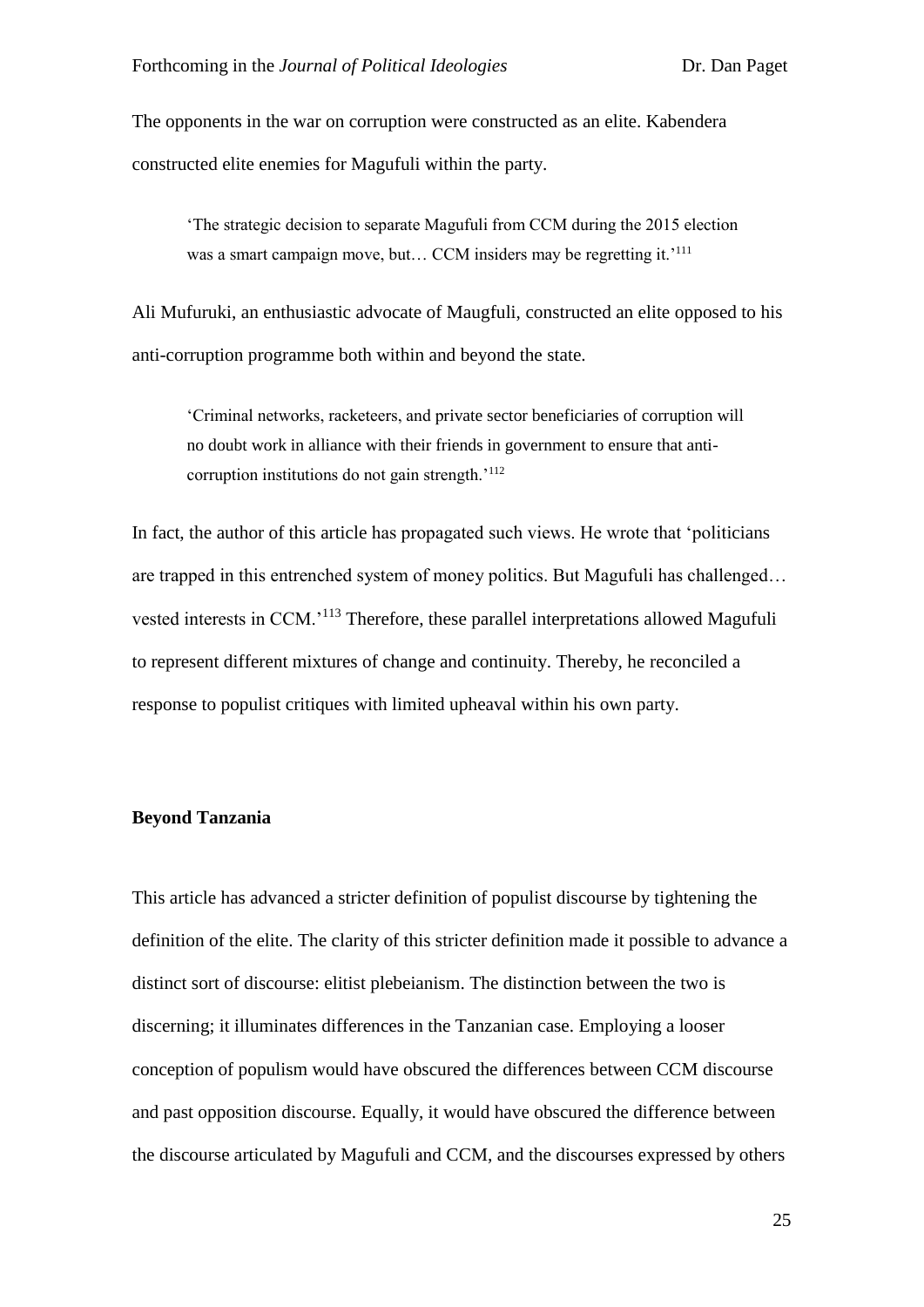to interpret them. Tanzania is an exemplar case of elitist plebeianism, but the concept has far-reaching implications. Many discourses which have been classified as populist, especially populism in power, should be re-analysed in light of the categories developed above.

Historically, many socialist one-party states in Africa expressed elitist plebeian discourses. Like Marxist-Leninist regimes, discussed above, most advocated the eventual transformation of society. Many stipulated that this would involve participatory mode of one-party governance which entailed that government was not only *of* or *for* but *by* 'the people'; 'the people' would constitute the party and ruled through it. Some, such as Nyerere,  $114$  sometimes claimed that they already did so. Such claims amount to the description of a form of direct rule and do not qualify as elitist plebeian. However, most one-party regimes cast into the future the moment that 'the people' would rule directly. Indeed, many contended that the mass was unready to govern. For this reason, Nyerere, Nkrumah, and others extolled the importance of political education of the masses.<sup>115</sup> Therefore, they claimed that the party leadership – which constituted the vanguard elite – ought to rule on their behalves. Nkrumah asserted that 'the intelligentsia' remained a separate category with the responsibility of forming a 'truly enlightened leadership'.<sup>116</sup> Even Nyerere often recognised the imperfect integration of TANU and Tanzanians.<sup>117</sup> Perhaps the most explicit version of this elitism was expressed by Leópold Sédar Senghor, who stated:

'But the party must do more: it must guide the masses. The consciousness of the mass, who lack education and culture, still remains confused, lost in the fog of animal needs. [Consciousness] can reach the mass only from the outside, from the intellectuals... In other words, the function of the party is that which Lenin assigned to it'. $118$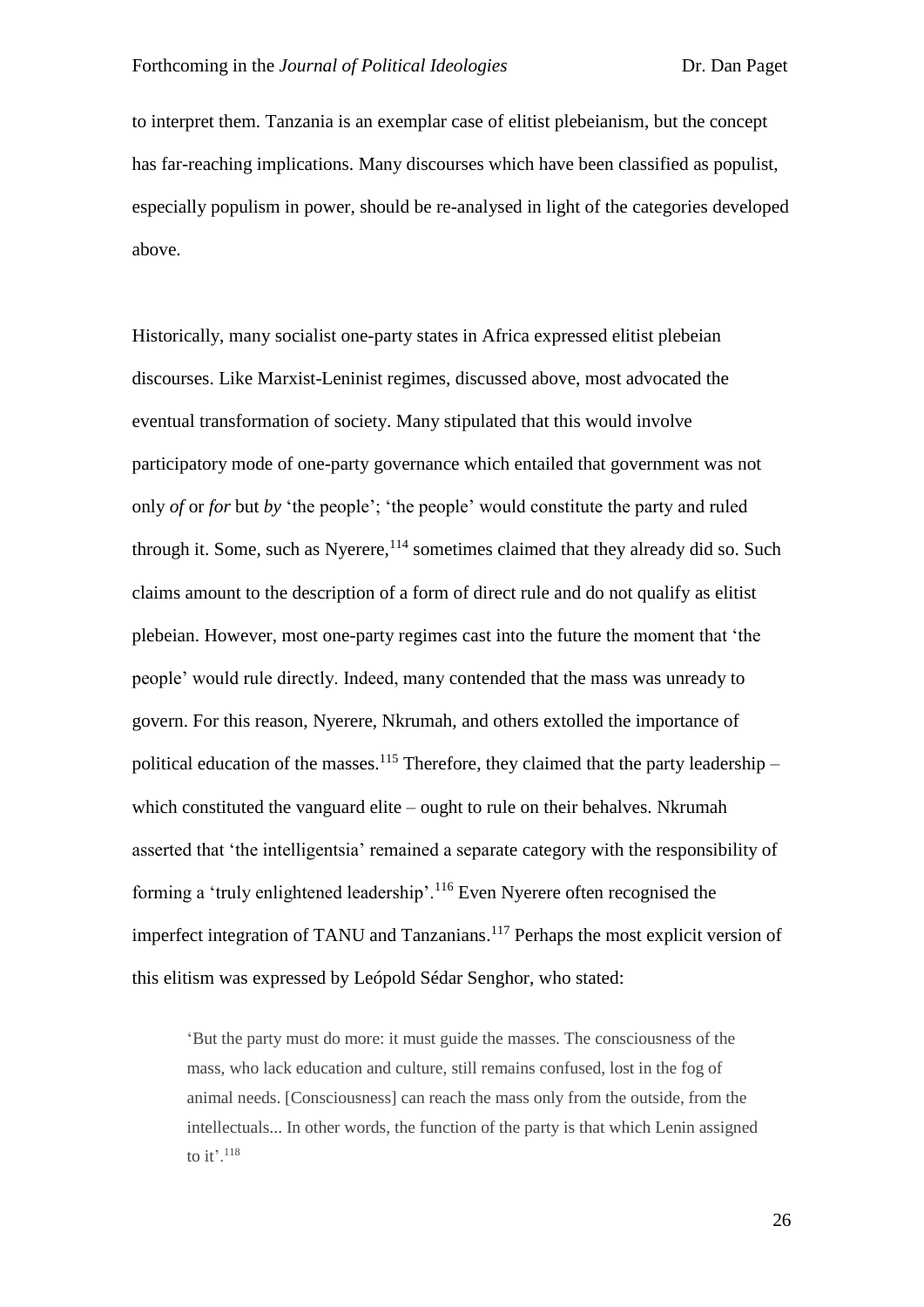Many such one-party regimes also vilified exploitative elements in business and bureaucracy. President Sekou Touré of Guinea described such predation, for example.<sup>119</sup> In such cases, these regimes expressed elitist plebeian discourses.

In fact, elitism plebeianism is a particularly tempting discourse for contemporary liberation parties in southern African. Their socialist heritages yield potentially contradictory intellectual traditions of vanguard elitism, egalitarianism, and preoccupations with bureaucratic bourgeoisies which are resolved in and lend credence to elitist plebeianism.<sup>120</sup> These parties' long tenures in power make it advantageous to recurrently rhetorically relocate corruption downwards. However, they have been sometimes mistaken for populists.

In South Africa, for example, Zuma expressed a populist discourse as he ran for the leadership of the ANC.<sup>121</sup> He portrayed his election as an insurrection by the branches, which constituted a popular movement.<sup>122</sup> As described above, some argue that he remained a populist after his election as president in 2009. However, during the first years of his presidency, his discourse became elitist plebeian in several respects. He vilified mid-level bureaucrats that predated on 'the people' through corruption. His Vice-President said that corruption was 'far worse than anyone imagines.'<sup>123</sup> He presented himself and the ANC leadership as a scourge of corruption. He promised that 'It won't be like it was before'.<sup>124</sup> In a manner of which Magufuli is reminiscent, he said that 'If any officials are found guilty, they must be fired on the spot, not just redeployed.'<sup>125</sup> The ANC's secretary-general said that 'Within three months of President Zuma being in office, more heads of department have been investigated and suspended for corruption than in 10 years'.<sup>126</sup>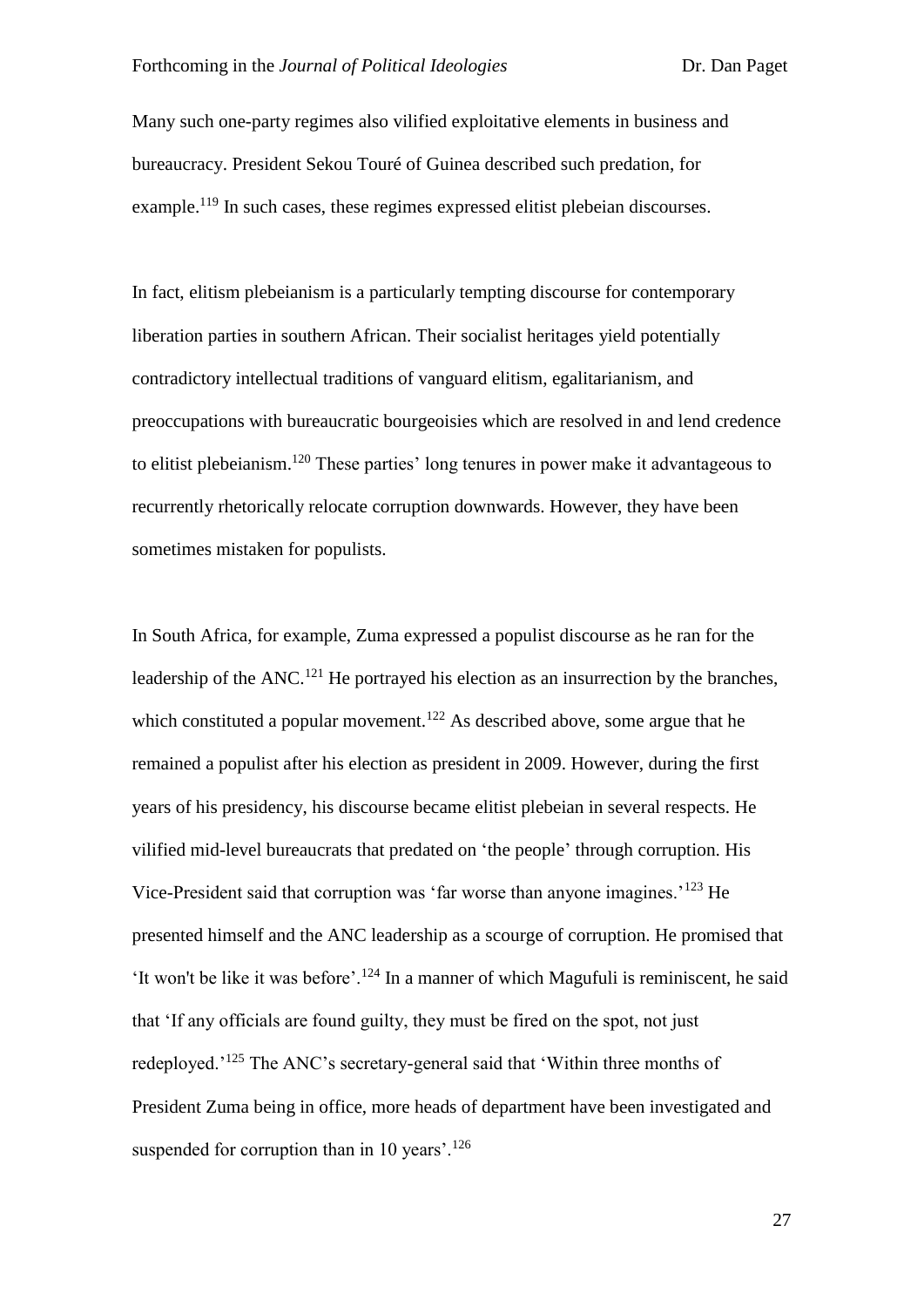Zuma's vanguard elitism was only partial. He maintained that ultimately 'power lies with the branches'.<sup>127</sup> Nonetheless, he portrayed the ANC's senior officials as leaders pf society with power. He remarked that:

'We are no longer fighting to liberate ourselves… We are now running government. We need a cadre who has that understanding: how to run government and succeed.' 128

Concordantly, he said that the ANC should be 'a disciplined force of the left with abeyance towards the poor and the working class and also as a leader of society'.<sup>129</sup> Therefore, while the ANC was linked to the people through the branches, he constructed it as distinct from them, and as powerful. $130$ 

Beyond Africa, Carlos de la Torre argues that President Hugo Chávez's authoritarianism in office arose from the convergence of populism and nationalism in his discourse.<sup>131</sup> However, as president, Chávez spoke and acted in terms consistent with elitist plebeianism. In 2004, after five years in office, he declared a 'war to kill bureaucratism, corruption and idleness<sup>tix</sup> in public administration, a platform strikingly similar to Magufuli's.<sup>132</sup> This rhetoric was imitated by his successor, President Nicolás Maduro, who said that 'the greatest enemy, silently, that we have in Venezuela always

ix Author translation. Original text: '*guerra a muerte contra el burocratismo, la corrupción, ya le flojera*'.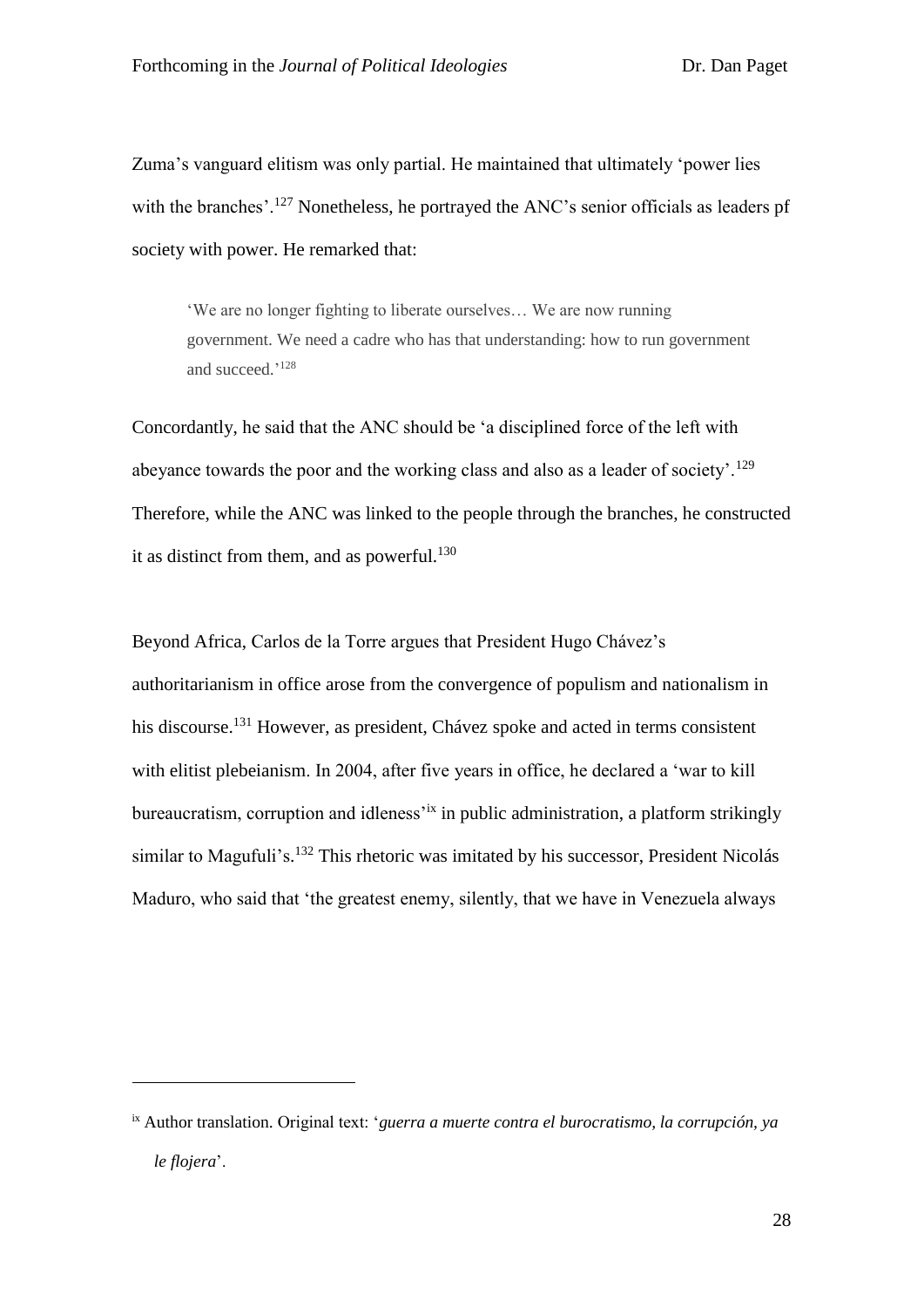is the bureaucratism, the corruption and the indolence of the some civil servants.'<sup>x</sup> Their party stated that Maduro was 'continuing the moral and ethical refoundation of the country initiated by the Supreme Leader, Hugo Chávez.<sup>'xi 133</sup> Thereby, their 'crusade' was shared, and they were discursively imbued with legitimate power.

President Rodrigo Duterte's so-called 'penal populism'<sup>134</sup> appears to have been elitist plebeian in many respects. His self-declared 'war on drugs' targeted not only 'pushers' and 'users', the subaltern 'others' which make it akin to rightwing extremisms.<sup>135</sup> Rhetorically, it targeted 'drug cartels', with organisation, resources, arms and power.<sup>136</sup> He declared 'I will kill all the drug lords'.<sup>137</sup>

Similarly, so-called populist in power President Victor Orbán of Hungary had an elitist plebeian aspect. He vilified and attacked academics, NGOs and the press during his third and fourth terms in office. These actors were characterised as 'Soros' mercenaries' as part of his 'stop Soros' campaign.<sup>138</sup> Therefore, it seems as though they were treated as the agents of a rich, foreign threat; an elitist plebeian discourse was subsumed in one that was primarily nationalist.<sup>139</sup>

<u>.</u>

<sup>x</sup> Author translation. Original text: '*el más grande enemigo, silencioso, que tenemos en Venezuela todos los días es el burocratismo, la corrupción, la indolencia de algunos funcionarios*'.

xi Author translation. Original text: '*continuar con la refundación moral y ética de la Patria que impulsó el Comandante Supremo Hugo Chávez*.'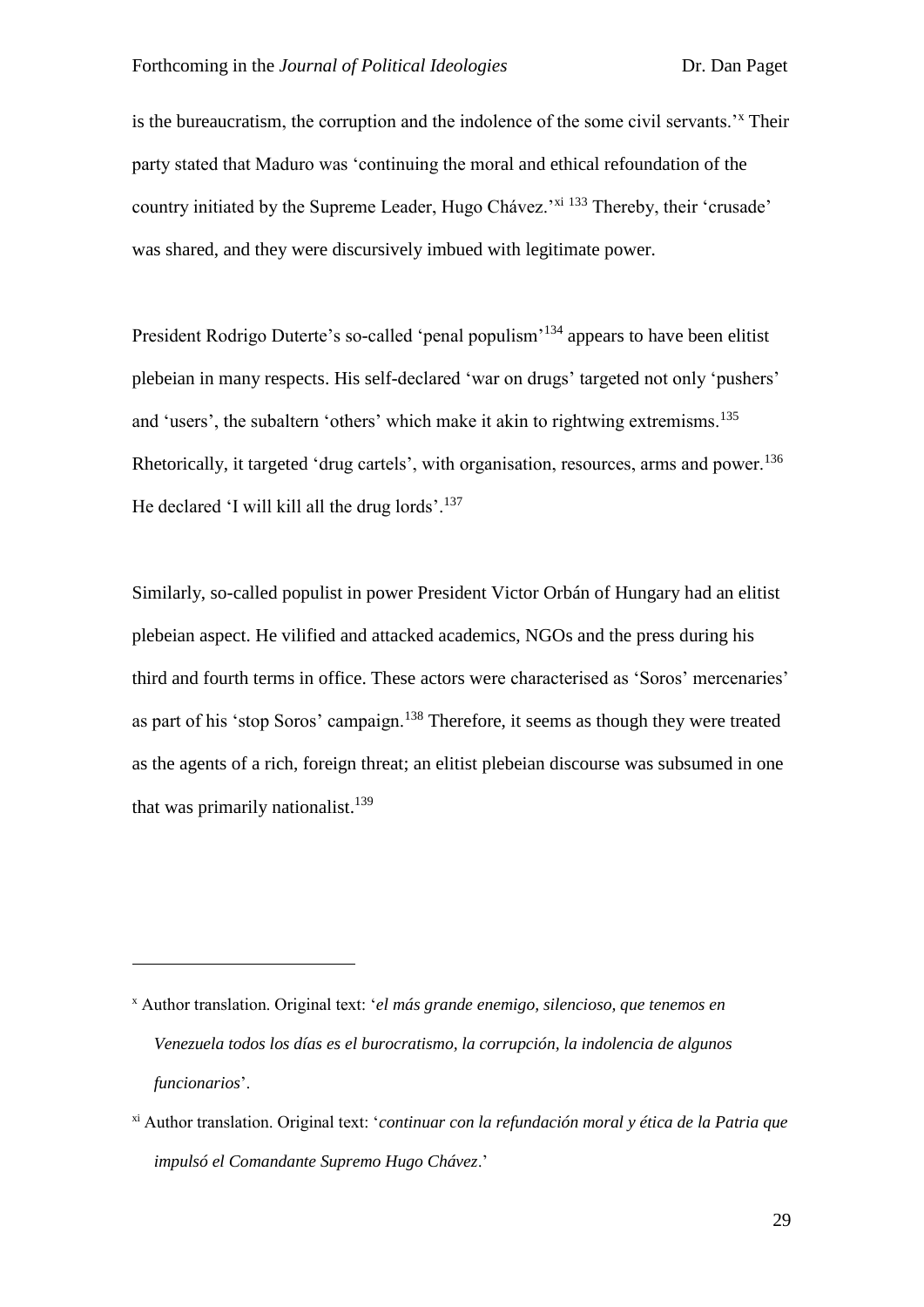The examples which I have sketched above, while speculative, illustrate the potential reach of the categories of discourses developed in this article. In each, the application of the stricter definition of populism and elitist plebeianism throws differences in discourse into relief. The past neglect of these differences is revealing in itself; it pays testament to the subtlety of the differences between these discourses, and the smoothness with which politicians have switched between them. It illustrates the revisionist potential of these concepts and raises the intriguing possibility that other elitist plebeianisms have been mistaken for populism.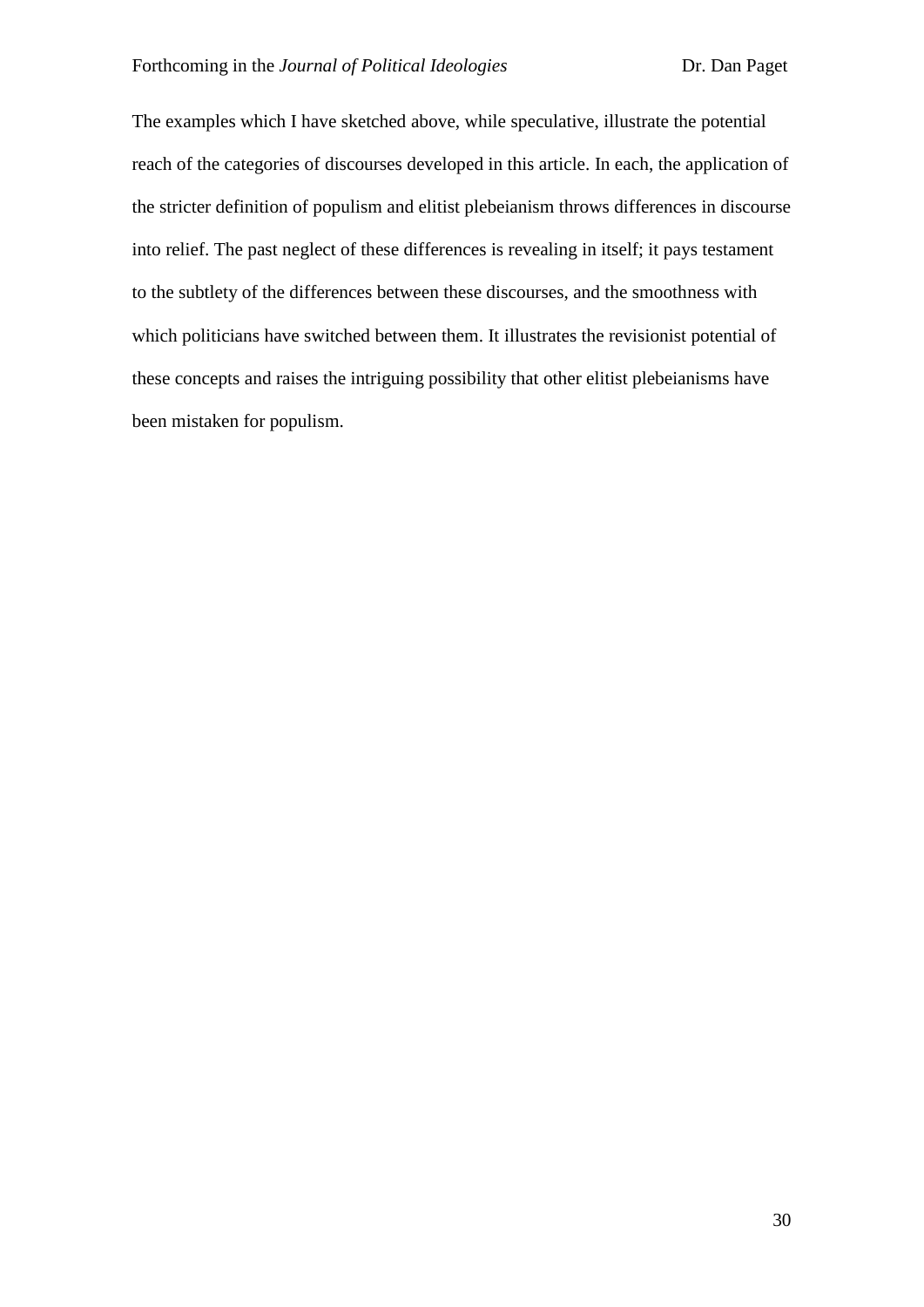#### **Endnotes**

- <sup>1</sup> A. Fraser, 'Post-Populism in Zambia: Michael Sata's Rise, Demise and Legacy', *International Political Science Review*, 38(4) (2017), pp. 456–72; D. Paget, 'Election Campaigns and Political Mobilization in Africa', in Nic Cheeseman (Ed.) *Oxford Encylopedia of African Politics* (Oxford: Oxford University Press, in press), pp. 10-12; N. Cheeseman and M. Larmer, 'Ethnopopulism in Africa: Opposition Mobilization in Diverse and Unequal Societies', *Democratization*, 22(1) (2015), pp. 22–50; N. Cheeseman. 'Populism in Africa and the potential for ethnically-blind politics', in Carlos de la Torre (Ed.) *Routledge Handbook of Global Populism* (London: Routledge, 2018), pp. 357-369.
- 2 S. Nyamsenda, 'Bulldozing like a Fascist? Authoritarian Populism and Rural Activism in Tanzania', Emancipatory Rural Politics Initiative International Conference: Authoritarian Populism and the Rural World, 2018, available at https://www.tni.org/files/articledownloads/erpi\_cp\_78\_nyamsenda.pdf.
- <sup>3</sup> T. Jacob and R. Pedersen, 'New Resource Nationalism? Continuity and Change in Tanzania's Extractive Industries', *Extractive Industries and Society*, 4(4) (2018), pp. 915-922; J. Poncian, 'Galvanising political support through resource nationalism: A case of Tanzania's 2017 extractive sector reforms', *Political Geography*, 69 (2019), pp. 77-88.
- <sup>4</sup> *The Economist,* 'Tanzania's Firebrand Leader Takes on Its Largest Gold Miner', 15 June 2017, available at https://www.economist.com/business/2017/06/15/tanzanias-firebrandleader-takes-on-its-largest-gold-miner.
- <sup>5</sup> D. Paget, 'Tanzania: Shrinking Space and Opposition Protest', *Journal of Democracy*, 28(3) (2017), pp. 153–167.
- <sup>6</sup> *BBC*, 'Rais Magufuli asema chama tawala cha CCM 'kitaongoza milele Tanzania', 17 July 2018, available at https://www.bbc.com/swahili/habari-44861468.
- <sup>7</sup> M. Canovan, 'Two Strategies for the Study of Populism', *Political Studies*, 30(4) (1982), pp. 544–552.
- <sup>8</sup> E. Laclau, 'Populism: What's in a Name?', in Francisco Panizza (Ed.) *Populism and the Mirror of Democracy* (London: Verso, 2005), pp. 32-49.
- <sup>9</sup> B. de Cleen, 'Populism and Nationalism', in Cristóbal Kaltwasser, Paul Taggart, Paulina Espejo and Pierre Ostiguy (Eds) *The Oxford Handbook of Populism* (Oxford: Oxford University Press, 2017), pp. 343-362.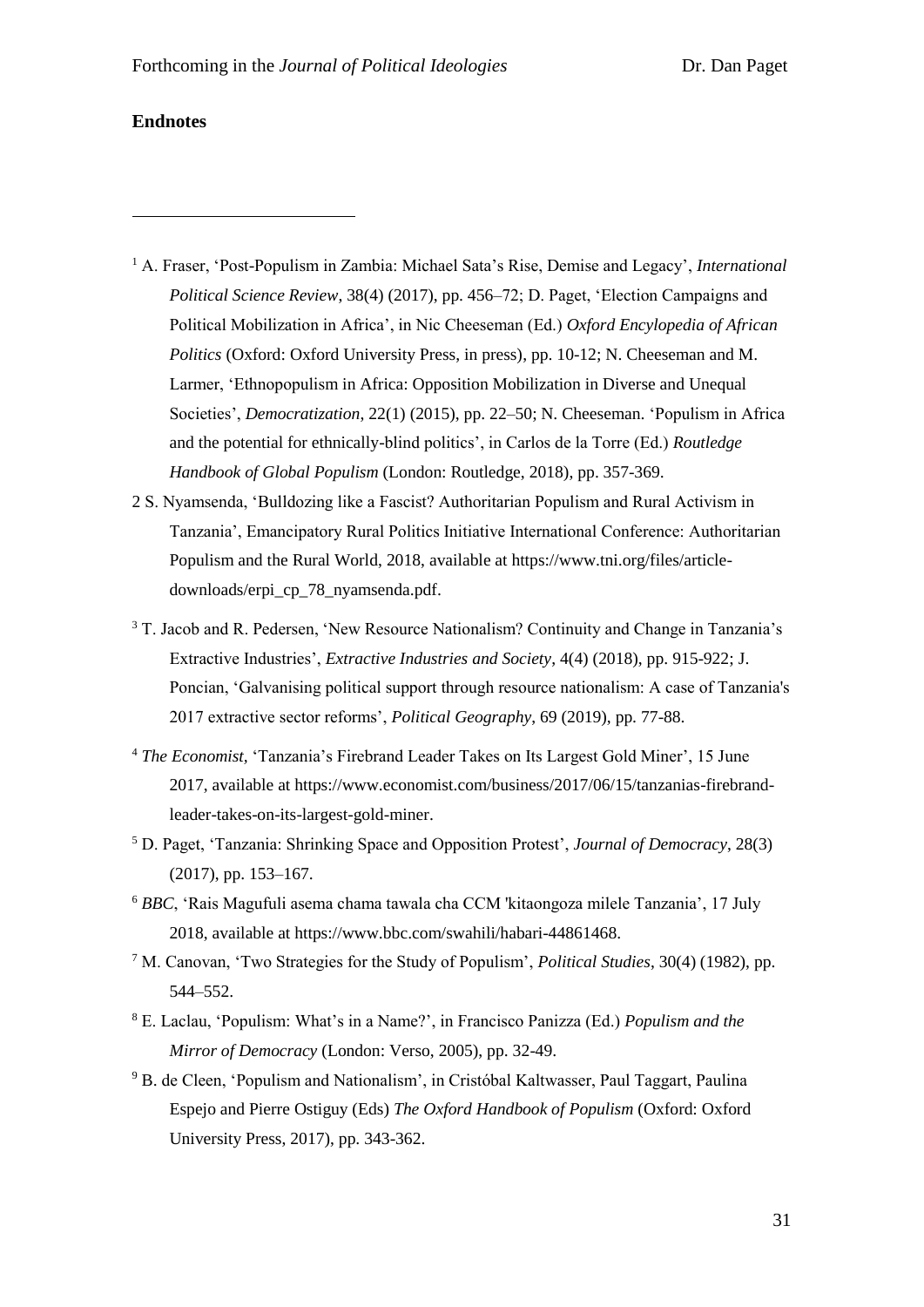- <sup>10</sup> Cas Mudde, 'Populism: An Ideational Approach', in Cristóbal Kaltwasser, Paul Taggart, Paulina Espejo and Pierre Ostiguy (Eds) *The Oxford Handbook of Populism* (Oxford: Oxford University Press, 2017), pp. 27-47.
- <sup>11</sup> N. Gidron and B. Bonikowski, 'Varieties of Populism: Literature Review and Research Agenda', Weatherhead Centre for International Affairs, 2013, available at https://papers.ssrn.com/sol3/papers.cfm?abstract\_id=2459387.
- <sup>12</sup> Gidron and Bonikowski, *ibid.*; K. Hawkins and C. Kaltwasser, 'The Ideational Approach to Populism', *Latin American Research Review*, 52(4) (2017), p. 516.
- <sup>13</sup> Mudde, 'Populism', *op. cit.,* Ref. 10; de Cleen, 'Populism and nationalism', *op. cit.,* Ref. 9; K. Hawkins, 'The ideational approach', in Carlos de la Torre (Ed.) *Routledge Handbook of Global Populism* (London: Routledge, 2018), pp. 65-6.
- <sup>14</sup> B. Stanley, 'The Thin Ideology of Populism', *Journal of Political Ideologies*, 13(1) (2008): pp. 95–110; Mudde, 'Populism', *op. cit.,* Ref. 10; Hawkins, 'The ideational approach', *op. cit.,* Ref. 13; Hawkins and Kaltwasser, 'The Ideational Approach to Populism', *op. cit.,* Ref. 12.
- <sup>15</sup> Canovan, 'Two Strategies', *op. cit.,* Ref. 7.
- <sup>16</sup> B. Moffit and S. Tormey, 'Rethinking populism: Politics, mediatisation and political style', Political Studies, 62(2) (2014), pp. 381-397; M. Edelman, S. Borras, R. Hall, W. Wolford, and B. White, 'Emancipatory Rural Politics: Confronting Authoritarian Populism', *The Journal of Peasant Studies*, 45(1) (2018), pp. 1–20.
- <sup>17</sup> J. Jagers and S. Walgrave, 'Populism as Political Communication Style: An Empirical Study of Political Parties' Discourse in Belgium', *European Journal of Political Research*, 46(3) (2007), pp. 319–345.
- <sup>18</sup> H. Melber, 'Populism in Southern Africa under Liberation Movements as Governments', *Review of African Political Economy*, 45(158) (2018), pp. 678-686.
- <sup>19</sup> Mudde, 'Populism', *op. cit.,* Ref. 10.
- <sup>20</sup> Mudde, *ibid*., p. 33.
- $21$  Resnick qualifies this classification in D. Resnick, 'The influence of populist leaders on African democracy', in Carlos de la Torre (Ed.) *Routledge Handbook of Global Populism* (London, Routledge, 2018), p. 267.
- <sup>22</sup> D. Resnick, *Urban Poverty and Party Populism in African Democracies* (Cambridge: Cambridge University Press, 2013); B. Moffitt, *The Global Rise of Populism: Performance, Political Style, and Representation* (Stanford: Stanford University Press, 2016); G. Carbone, '"Populism" Visits Africa: The Case of Yoweri Museveni and No-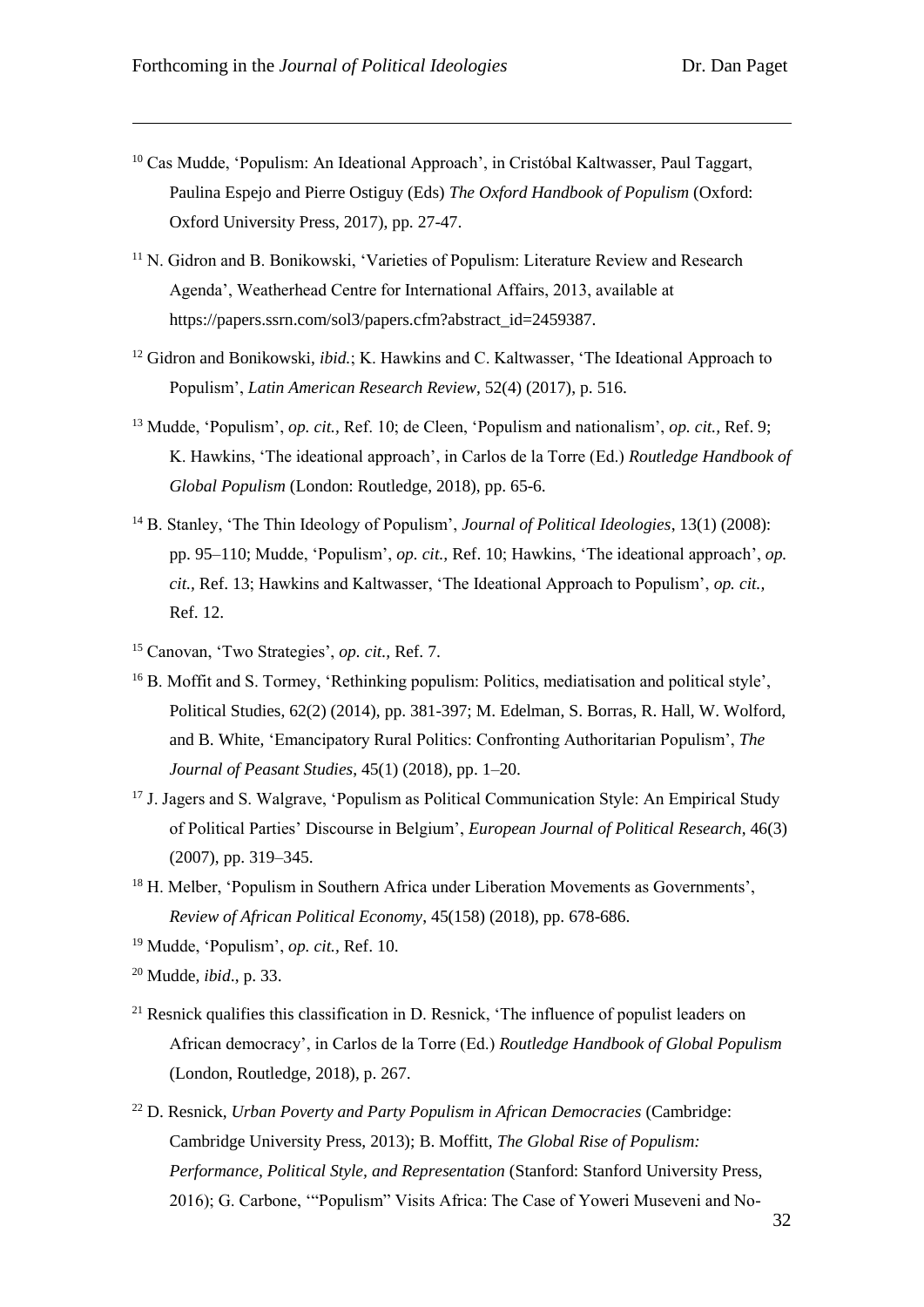Party Democracy in Uganda', Crisis States Programme, 2005, available at http://eprints.lse.ac.uk/28171/1/wp73.pdf.

- <sup>23</sup> R. Vokes and S. Wilkins, 'Party, Patronage and Coercion in the NRM's 2016 Re-Election in Uganda: Imposed or Embedded?', *Journal of Eastern African Studies*, 10(4) (2016), pp. 581–600.
- <sup>24</sup> Resnick, *Urban Poverty*, *op. cit.,* Ref. 22.
- <sup>25</sup> A. Sitas, 'The Road to Polokwane? Politics and Populism in KwaZulu-Natal', *Transformation*, 68 (2008), pp. 87–98.
- <sup>26</sup> Resnick, 'The influence of populist leaders', *op. cit.,* Ref. 21; Resnick, *Urban Poverty*, *op. cit.,* Ref. 22; Moffit, *The Global Rise*, *op. cit.,* Ref. 22.
- <sup>27</sup> Moffit, *ibid*.

- <sup>28</sup> Laclau, 'Populism', *op. cit.,* Ref. 8, p. 40.
- <sup>29</sup> Laclau, *ibid.*, p. 38.
- <sup>30</sup> Laclau, *ibid.,* p. 42.
- <sup>31</sup> A. Schedler, 'Anti-Political-Establishment', *Party Politics,* 2(3) (1996), pp. 291-312.
- <sup>32</sup> Hawkins, 'The ideational approach', *op. cit.,* Ref. 13, p. 60.
- <sup>33</sup> Mudde, 'Populism', *op. cit.,* Ref. 10, p. 29; Stanley, 'Thin ideology of populism', *op. cit.,*  Ref. 14, p. 29; C. de la Torre, 'Global populism: Histories, trajectories, problems, and challenges', Carlos de la Torre (Ed.) *Routledge Handbook of Global Populism* (London: Routledge, 2018), p. 2.
- <sup>34</sup> de Cleen, 'Populism and nationalism', *op. cit.,* Ref. 9.
- <sup>35</sup> Schedler, 'Anti-Political-Establishment', *op. cit.,* Ref. 31.
- <sup>36</sup> Laclau, 'Populism', *op. cit*., Ref. 8.
- <sup>37</sup> E. Laclau and C. Mouffe, Hegemony and Socialist Strategy: Towards a Radical Democratic Politics (London: Verso, 2001), p. 129.
- <sup>38</sup> Laclau and Mouffe, *ibid*, pp. 125-127; Laclau, 'Populism', *op. cit.*, Ref. 8, pp. 39 and 48.
- <sup>39</sup> N. Urbinati, 'Antiestablishment and the Substitution of the Whole with One of Its Parts', in Carlos de la Torre (Ed.) *Routledge Handbook of Global Populism* (London: Routledge, 2018), pp. 77-97.
- <sup>40</sup> Laclau and Mouffe, *Hegemony and Socialist Strategy, op. cit.,* Ref. 37, pp. 129 and 132.
- <sup>41</sup> Laclau, 'Populism', *op. cit.,* Ref. 8, pp. 38 and 40.
- <sup>42</sup> Laclau and Mouffe, *Hegemony and Socialist Strategy, op. cit.,* Ref. 37, p. 132.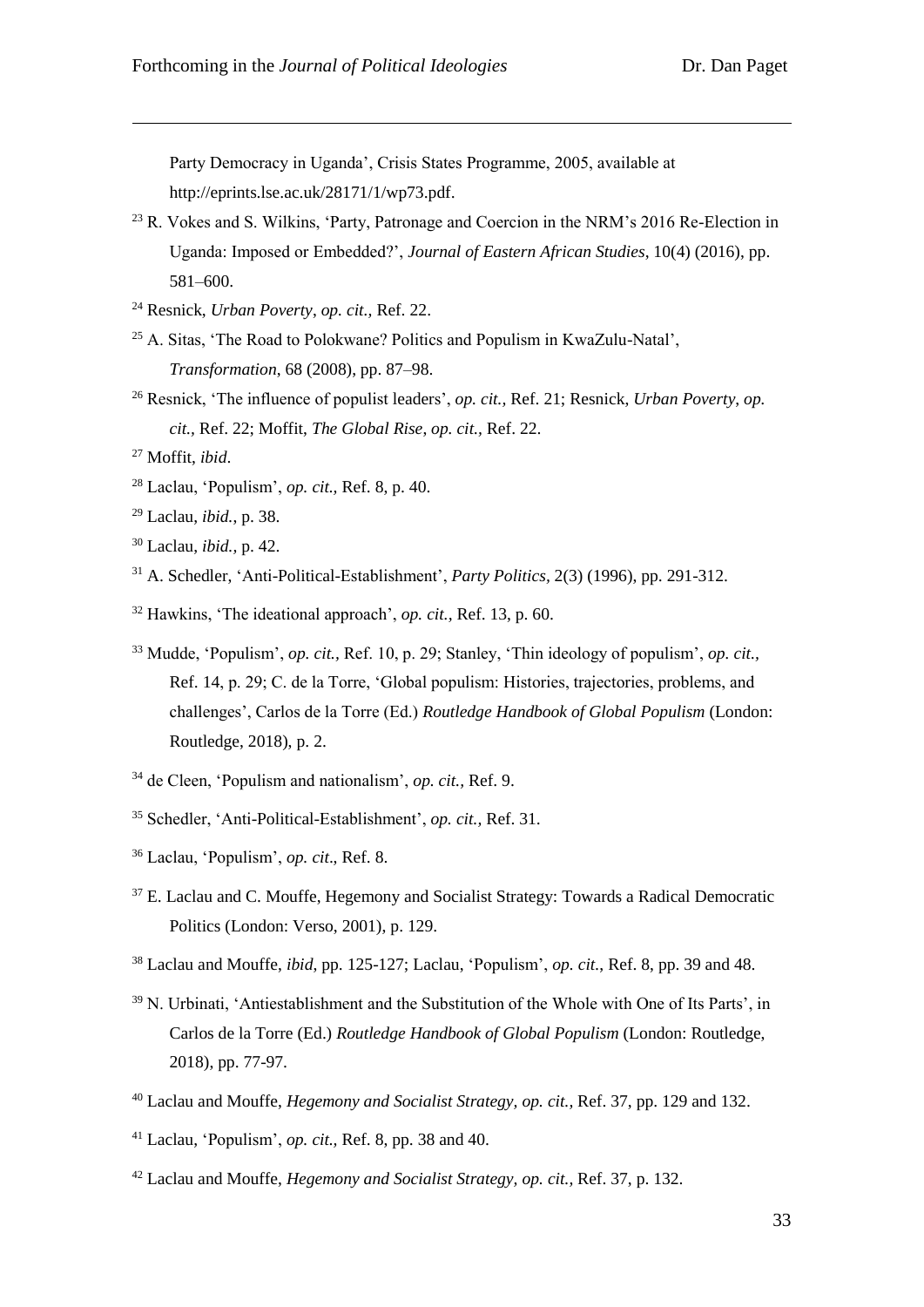- <sup>43</sup> M. Canovan, '"People", Politicians and Populism', *Government and Opposition*, 19(3) (1984), pp. 312–27.
- <sup>44</sup> E. Laclau, *Politics and Ideology in Marxist Theory: Capitalism, Fascism, Populism* (London: New Left Books, 1977), p. 174.
- <sup>45</sup> Laclau, 'Populism', *op. cit*., Ref. 8, p. 42.
- <sup>46</sup> Laclau, *ibid.*, p. 174.

- <sup>47</sup> A. Aughey, G. Jones, and W.T.M. Riches, *The Conservative Political Tradition in Britain and the United States* (London: Pinter Publishers, 1992).
- <sup>48</sup> Laclau and Mouffe, *Hegemony and Socialist Strategy, op. cit.,* Ref. 37.
- <sup>49</sup> V. Lenin and S. Utechin, *What is to be done?* (Pekin: Foreign Language Press, 1973), p. 99.
- <sup>50</sup> Laclau and Mouffe, *Hegemony and Socialist Strategy*, *op. cit.,* Ref. 37, p. 55, further discussion pp. 54-59.
- <sup>51</sup> D. Steele, *Lord Salisbury: A Political Biography* (London: Routledge, 2002).
- <sup>52</sup> P. Gee, *An Introduction to Discourse Analysis: Theory and Method* (London: Routledge, 2004).
- <sup>53</sup> D. Nyaluke and E. Connolly, 'The Role of Political Ideas in Multi-Party Elections in Tanzania: Refuting Essentialist Explanations of African Political Systems', *Irish Studies in International Affairs*, 24 (2013), pp. 1–17.
- <sup>54</sup> A. Makulilo, 'Unleveled Playfield and Democracy in Tanzania', *Journal of Politics and Law*, 5(2) (2012), pp. 96–106.
- <sup>55</sup> E. Babeiya, 'Multiparty Elections and Party Support in Tanzania', *Journal of Asian and African Studies*, 47(1) (2012), pp. 83–100; A. Kwayu, 'Politics of Image or can we call it the Image Strategy? #CCM vs #Opposition', 19 May 2014, available at http://aikandekwayu.com.
- <sup>56</sup> D. Paget, 'The authoritarian origins of well-organised opposition parties: The rise of Chadema in Tanzania', *African Affairs*, in press (2018).
- <sup>57</sup> D. Paget, 'The Rally-Intensive Campaign: A Distinct Mode of Electioneering in Sub-Saharan Africa and Beyond', *The International Journal of Press/Politics*, in press (2019).
- <sup>58</sup> H. Gray, 'The Political Economy of Grand Corruption in Tanzania', *African Affairs*, 114(456) (2015), pp. 382–403.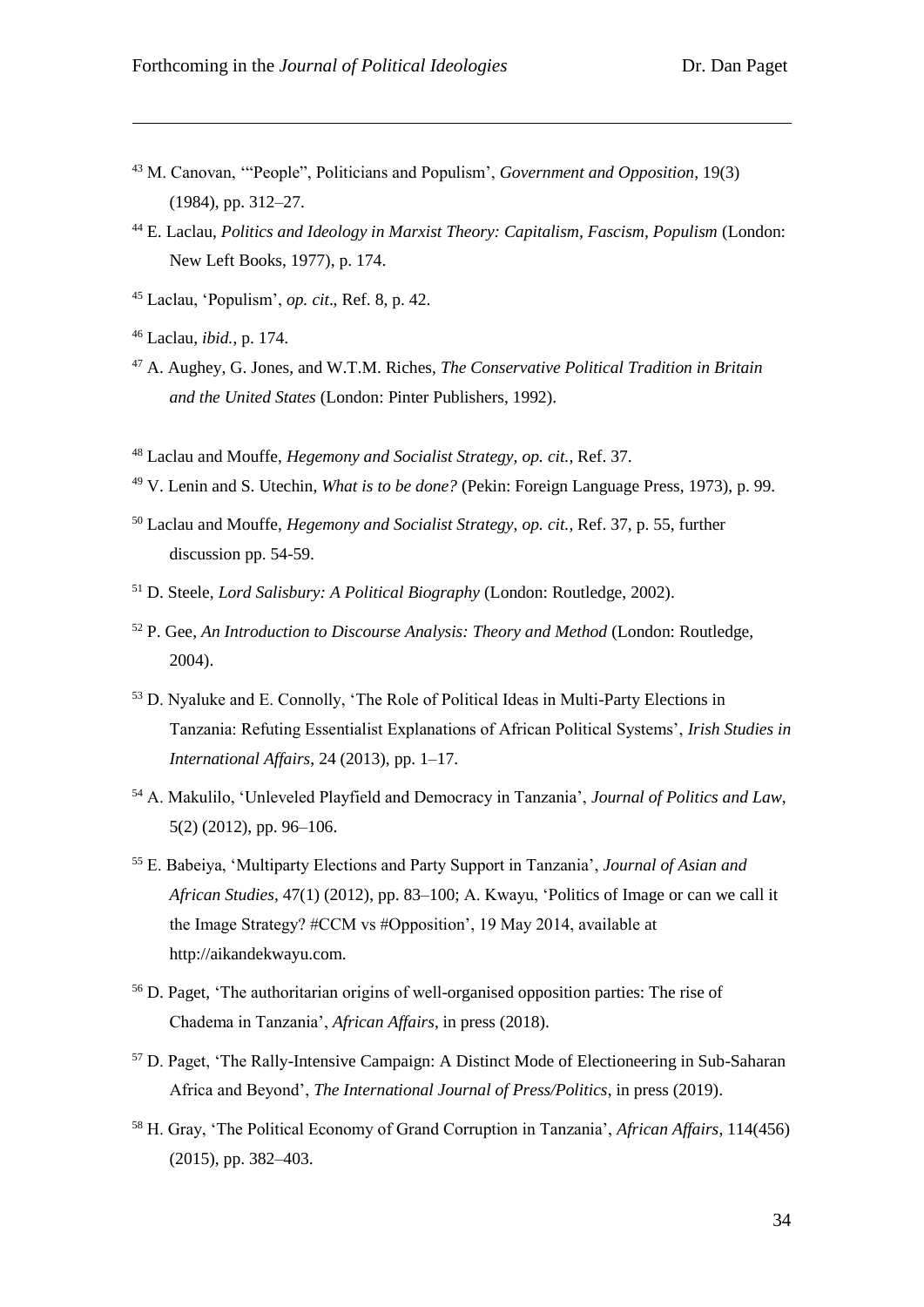- <sup>59</sup> M. Collord, 'The Legislature: Institutional Strengthening in Dominant-Party States', in Nic Cheeseman (Ed.) *Institutions and Democracy in Africa: How the Rules of the Game Shape Political Developments* (Cambridge: Cambridge University Press, 2018).
- <sup>60</sup> *Daily News*, 'Magufuli Moots Graft Courts', 21 November 2015.
- <sup>61</sup> F. Ng'wanakilala, 'Tanzania's New President Sacks Hospital Chief after Surprise Inspection', *Reuters*, 10 November 2015, available at https://www.reuters.com/article/us-tanzaniapolitics/tanzanias-new-president-sacks-hospital-chief-after-surprise-inspectionidUSKCN0SZ17T20151110.
- <sup>62</sup> J. Nyerere, 'The Arusha Declaration: A Declaration Outlining Tanzania's Policy on Socialism and Self-Reliance', in *Uhuru na ujamaa: Freedom and socialism* (Oxford: Oxford University Press, 1974).
- <sup>63</sup> J. Brennan, 'Blood Enemies: Exploitation and Urban Citizenship in the Nationalist Political Thought of Tanzania, 1958-75', *Journal of African History*, 47 (2006), pp. 389–413.
- <sup>64</sup> R. Matowo, 'Dk Bashiru Ataja Korosho Akimshukia Tena Membe', *Mwananchi*, 3 December 2018, available at https://www.mwananchi.co.tz/habari/Kitaifa/Dk-Bashiru-ataja-koroshoakimshukia-tena-Membe/1597296-4878680-13t6yxp/index.html.
- <sup>65</sup> J. Nwamkahe, 'President Magufuli Sacks 9,932 Civil Servants at a Go', *The Citizen*, 29 April 2017, available at https://www.thecitizen.co.tz/News/President-Magufuli-sacks-9-932 civil-servants-at-a-go/1840340-3907102-1htv2cz/index.html.
- <sup>66</sup> M-A. Fouéré, 'Julius Nyerere, Ujamaa and Political Morality in Contemporary Tanzania', *African Studies Review*, 17(1) (2014), pp. 1-24.
- <sup>67</sup> K. Makoye, 'Tanzania Seizes "idle" Land from Investors to Return to Poor Farmers', *Reuters*, 16 June 2016, available at https://www.reuters.com/article/us-tanzania-landrightsfarming/tanzania-seizes-idle-land-from-investors-to-return-to-poor-farmersidUSKCN0YN5GW.
- <sup>68</sup> J. P. Magufuli, 'Speech officially inaugurating the 11th Parliament of The United Republic of Tanzania (Dodoma)', 20 November 2015, available at http://tz.one.un.org/mediacentre/statements/186-the-speech-by-h-e-john-pombe-joseph-magufuli-officiallyinaugurating-the-11th-parliament-of-the-united-republic-of-tanzania.
- <sup>69</sup> *The Guardian*, 'Magufuli Orders Removal of Top Mining from Gold Field', 7 December 2016, available at https://www.ippmedia.com/en/news/magufuli-orders-removal-topmining-gold-field.
- <sup>70</sup> N. Rweyamamu, 'Magufuli: Tanzania's New Dawn', *The Guardian*, 12 February 2016, available at https://www.ippmedia.com/en/columnist/magufuli-tanzania%E2%80%99snew-dawn.
- <sup>71</sup> Nyamsenda, 'Bulldozing like a fascist', *op. cit.,* Ref. 2.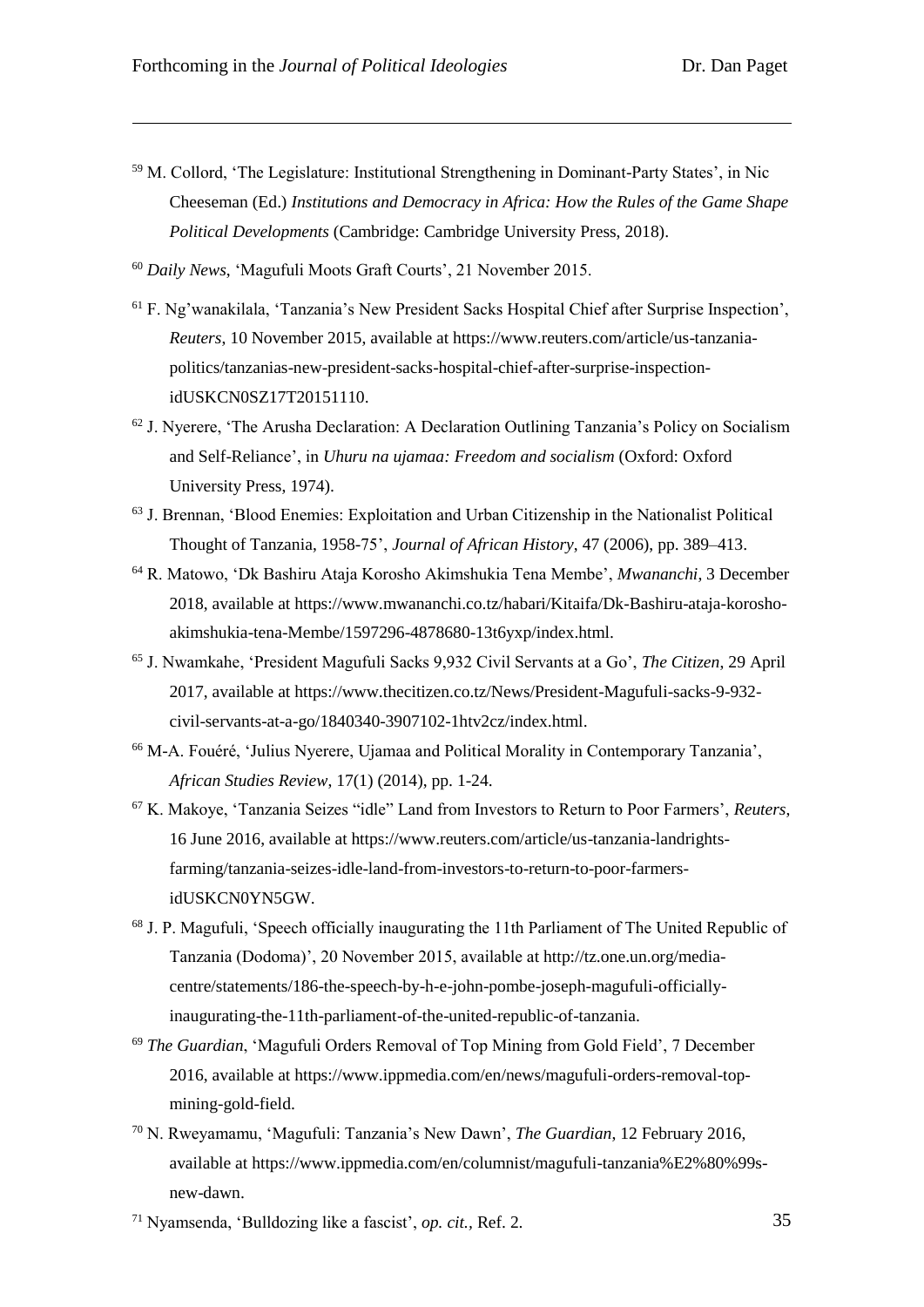- <sup>72</sup> F. Kimboy and J. Musa, 'JPM Halts Eviction of Traders, Miners', *The Citizen*, 7 December 2016, available at https://www.thecitizen.co.tz/News/JPM-halts-eviction-of-traders- miners/1840340-3477756-yet419z/index.html.
- <sup>73</sup> *The Citizen*, 'Magufuli: My Priorities', 15 November 2015, available at https://www.thecitizen.co.tz/News/Magufuli--My-Priorities/1840340-2965662 m73ssd/index.html.
- <sup>74</sup> Kimboy and Musa, 'JPM', *op. cit.,* Ref. 72.
- <sup>75</sup> *The East African*, 'Magufuli Orders Seizure and Reallocation of Undeveloped Farms', 14 June 2017, available at https://www.theeastafrican.co.ke/news/ea/Magufuli-orders-seizureof-undeveloped-farms/4552908-3969916-u6lfjd/index.html.
- <sup>76</sup> G. Kitalima, 'Magufuli Awaonya Wakuu Wa Wilaya Na Mikoa', *EATV*, 10 July 2017, available at https://www.eatv.tv/news/current-affairs/magufuli-awaonya-wakuu-wawilaya-na-mikoa.
- <sup>77</sup> Kitalima, *ibid.*

- <sup>78</sup> R. Mallya, 'JPM akwea Dreamliner na abiria kwenda Mwanza', *Habari Leo*, 19 August 2018, available at https://www.ippmedia.com/sw/habari/jpm-akwea-dreamliner-na-abiriakwenda-mwanza.
- <sup>79</sup> *The Citizen*, 'Magufuli', *op. cit*., Ref. 73.
- <sup>80</sup> F. Kimboy, 'Magufuli Cautions Lazy Civil Servants', *The Citizen*, 15 July 2015, available at https://www.thecitizen.co.tz/News/Magufuli-cautions-lazy-civil-servants/1840340- 2789646-mdwd61/index.html.
- <sup>81</sup> *The Citizen*, 'I'll Give You the Change You Crave, Magufuli Woes Crowd', 19 October 2015, available at https://www.thecitizen.co.tz/News/I-ll-give-you-the-change-you-crave-- Magufuli-woes-crowd--/1840340-2920582-format-xhtml-ivhkoc/index.html.
- <sup>82</sup> I. Shivyi, *Class Struggles in Tanzania* (London: Heinemann Educational Publishers, 1976).
- <sup>83</sup> *Daily News*, 'Magufuli Moots Graft Courts', *op. cit*., Ref. 60.
- <sup>84</sup> *Reuters*, 'Tanzania's Magufuli Sacks Officials Who Failed to Recall Public Works Budget Figures', 7 November 2017, available at https://uk.reuters.com/article/uk-tanzaniapolitics/tanzanias-magufuli-sacks-officials-who-failed-to-recall-public-works-budgetfigures-idUKKBN1D70E9.
- <sup>85</sup> *The Citizen*, 'JPM Storms Finance Ministry', 7 November 2015, available at https://www.thecitizen.co.tz/News/JPM-storms-finance-ministry/1840340-2945972- 7w2192/index.html.
- <sup>86</sup> *Reuters*, 'Tanzania's Magufuli', *op. cit*., Ref. 84.
- <sup>87</sup> A. Mwakyusa, 'JPM intensifies anti-drug crusade', *Daily News*, 13 February 2017.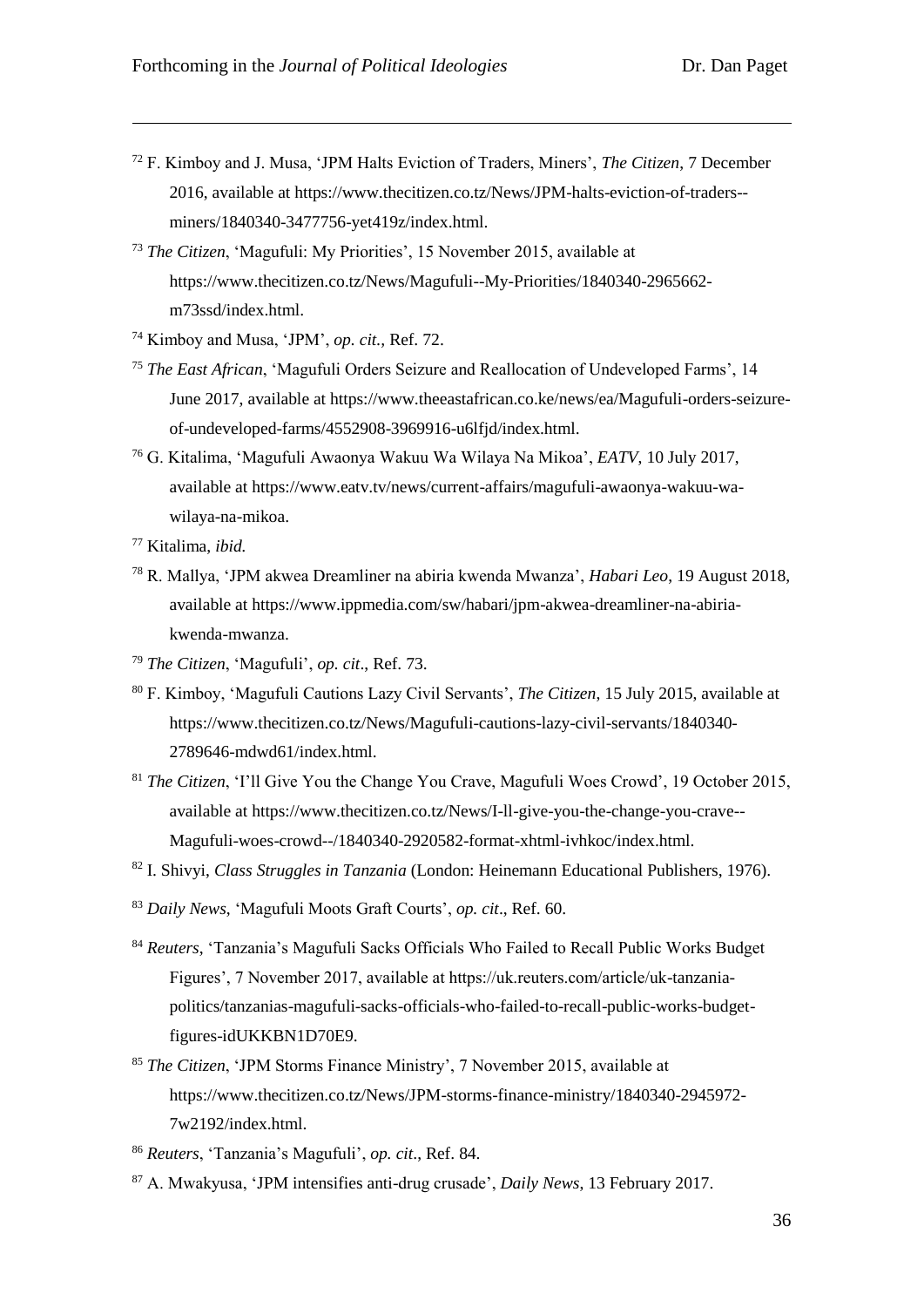- <sup>88</sup> *The Citizen*, 'PCCB Arrests Trader in Crackdown on Sugar Hoarding', 8 May 2016, available at https://www.thecitizen.co.tz/News/PCCB-arrests-trader-in-crackdown-on-sugarhoarding/1840340-3194888-format-xhtml-axd4b7/index.html.
- <sup>89</sup> L. Kolumbia, 'Magufuli: We Erred in 1990s Sell-Offs', *The Citizen*, 6 July 2017, available at https://www.thecitizen.co.tz/News/Magufuli--We-erred-in-1990s-sell-offs/1840340- 4000720-r4iebd/index.html.
- <sup>90</sup> *The Citizen*, 'Minister Lugola Kicks out Prisons Commissioner for Being One Minute Late to a Meeting', 6 July 2018, available at https://www.thecitizen.co.tz/News/1840340- 4649410-1mp47qz/index.html.
- <sup>91</sup> M. Chawe, 'Minister Lugola Emits Sparks', *Daily News*, 6 July 2018, available at https://dailynews.co.tz/news/2018-07-065b3f1a85dacb9.aspx.
- <sup>92</sup> *The Guardian*, 'PS Challenges TBS Staff on Integrity, Shun Corruption', 2 September 2018, available at https://www.ippmedia.com/en/business/ps-challenges-tbs-staff-integrity-shuncorruption.
- <sup>93</sup> *The Guardian*, *ibid*.

- <sup>94</sup> *The Citizen*, 'Uproar over Makonda List', 9 February 2017, available at https://www.thecitizen.co.tz/News/Uproar-over-Makonda-list/1840340-3805794 bfrvq3z/index.html.
- <sup>95</sup> E. Msuya, 'Dr Bashiru Drums up Support for CCM at Farmers Meeting', *The Citizen*, 3 October 2018, available at https://www.thecitizen.co.tz/News/Dr-Bashiru-drums-upsupport-for-CCM-at-farmers-meeting/1840340-4790452-85kl5mz/index.html.
- <sup>96</sup> E. Edward and A. Zacharia, 'Magufuli elected CCM chairman', *The Citizen*, 19 December 2017, available at https://www.thecitizen.co.tz/News/Magufuli-elected-CCMchairman/1840340-4234624-3ie7p3/index.html.
- <sup>97</sup> *BBC*, 'Rais Magufuli asema', *op. cit*., Ref. 6.
- <sup>98</sup> *Habari Mtaa*, 'Nimpongeze Rais Magufuli Kwa Kuhakikisha Anairejesha Nchi Kwenye Misingi - Waziri Mkuu', 12 April 2019, available at https://www.habarimtaa.com/2019/04/nimpongeze-rais-magufuli-kwa.html.
- <sup>99</sup> Edward and Zacharia, 'Magufuli elected CCM chairman', *op. cit.,* Ref. 96.
- <sup>100</sup> H. Mwangonde, 'Kikwete Leads CCM Onslaught on Ex-Premier', *The Citizen*, 5 August 2015, available at https://www.thecitizen.co.tz/news/Kikwete-leads-CCM-onslaught-onex-premier/1840340-2820334-format-xhtml-lci62z/index.html.
- <sup>101</sup> *BBC*, 'Rais Magufuli asema', *op. cit*., Ref. 6.
- <sup>102</sup> Jacob and Pedersen, 'New Resource Nationalism?', *op. cit*., Ref. 3, p. 4.
- <sup>103</sup> Moffit and Tormey, 'Rethinking populism', *op. cit.,* Ref. 16.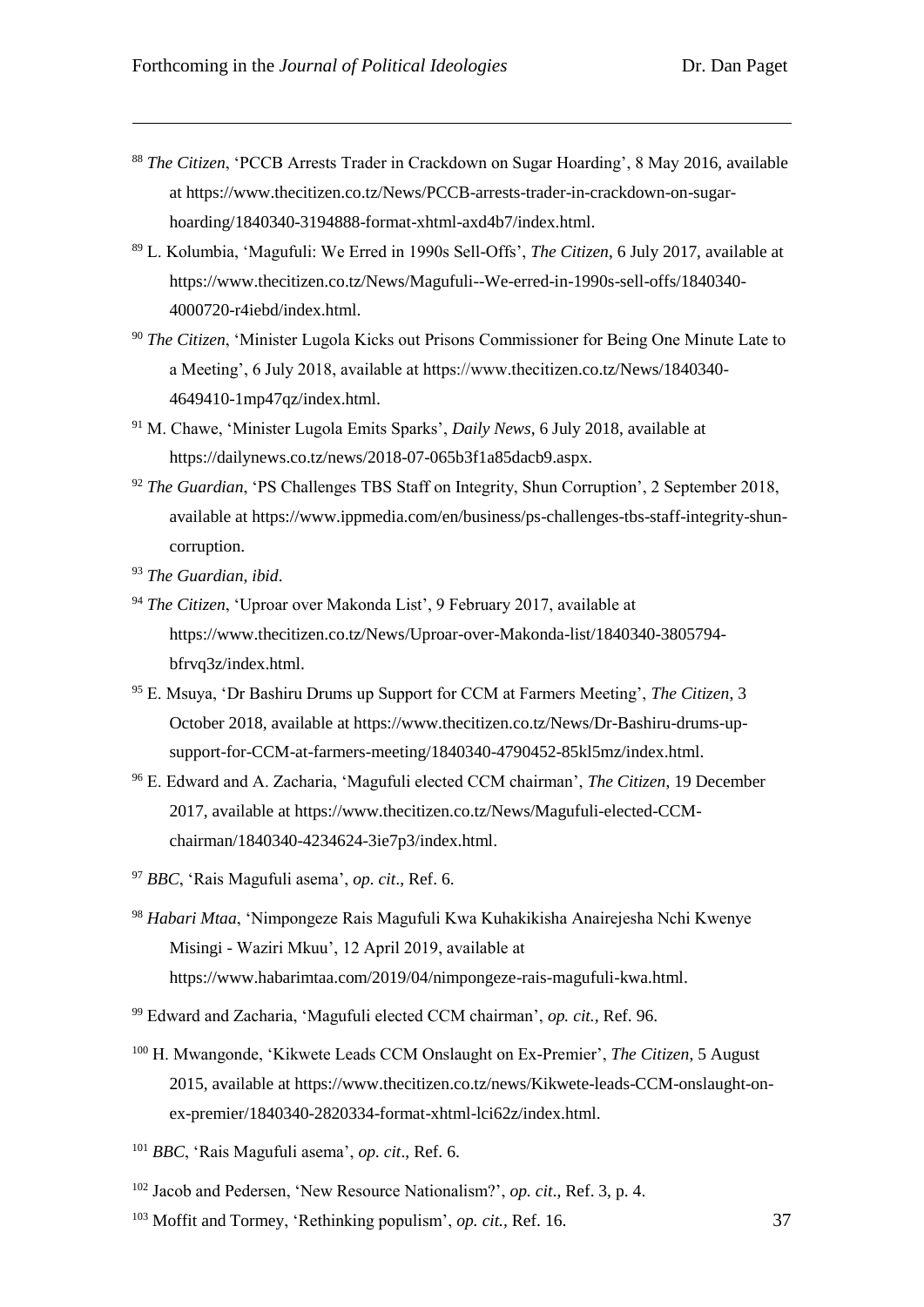<sup>104</sup> Jacob and Pedersen, 'New Resource Nationalism?', *op. cit*., Ref. 3.

- <sup>105</sup> Staff Reporter, 'COPPER CONCENTRATES EXPORT BAN... It's War, Says Magufuli', *The Guardian*, 2 April 2017, available at https://www.ippmedia.com/en/news/copperconcentrates-export-ban-its-war-says-magufuli.
- <sup>106</sup> de Cleen, 'Populism and Nationalism', *op. cit.,* Ref. 9.
- <sup>107</sup> E. Kabendera, 'Tanzania's President Magufuli: Man of the People, Man of the Party?', *African Arguments*, 16 August 2016, available at https://africanarguments.org/2016/08/16/tanzanias-president-magufuli-man-of-the-peopleman-of-the-party/.
- <sup>108</sup> M. Collord, 'Tanzania Where President Magufuli's Political and Economic Strategy Meet', *Presidential Power*, 17 November 2017, available at https://presidentialpower.com/?p=7222.
- <sup>109</sup> E. Eyakuze, 'Why Is Tanzania so Quiet?', *Al Jazeera*, 10 November 2017, available at https://www.aljazeera.com/indepth/opinion/tanzania-quiet-171110101213334.html.
- <sup>110</sup> M. Tsubura, '"Umoja Ni Ushindi (Unity Is Victory)": Management of Factionalism in the Presidential Nomination of Tanzania's Dominant Party in 2015', *Journal of Eastern African Studies*, 12(1) (2018), pp. 63–82.
- <sup>111</sup> Kabendera, 'Tanzania's President Magufuli', *op. cit.,* Ref. 107.
- <sup>112</sup> A. Mufuruki, 'Magufuli's One Year in Office: Unwavering War against Graft', *The Citizen,* 6 November 2016.
- <sup>113</sup> D. Paget, '2 years on: Tanzania's Magufuli isn't a bulldozer. He's a magician', *African Arguments*, 6 November 2017, available at https://africanarguments.org/2017/11/06/2 years-on-tanzanias-magufuli-isnt-a-bulldozer-hes-a-magician/.
- <sup>114</sup> Nyerere, 'The Arusha Declaration', *op. cit*., Ref. 62.
- <sup>115</sup> J. Nyerere, *The Arusha Declaration Ten Years After* (Dar es Salaam: Government Printer, the United Republic of Tanzania, 1977), p. 23; K. Nkrumah, *Consciencism* (New York: New York University Press, 1970), p. 100.
- <sup>116</sup> K. Nkrumah, *Towards Colonial Freedom* (London: Panaf Books, 1962), p. 38-39.
- <sup>117</sup> Nyerere, The Arusha Declaration Ten Years After, op. cit., Ref. 115, pp. 11 and 18.
- <sup>118</sup> W. Skurnik, 'Leopold Sengar Senghor and African Socialism', *Journal of Modern African Studies*, 3(3) (1965), p. 365.
- <sup>119</sup> R. W. Johnson, 'Sekou Touré and the Guinean Revolution', *African Affairs*, 69(277) (1970), pp. 350–365, p. 355.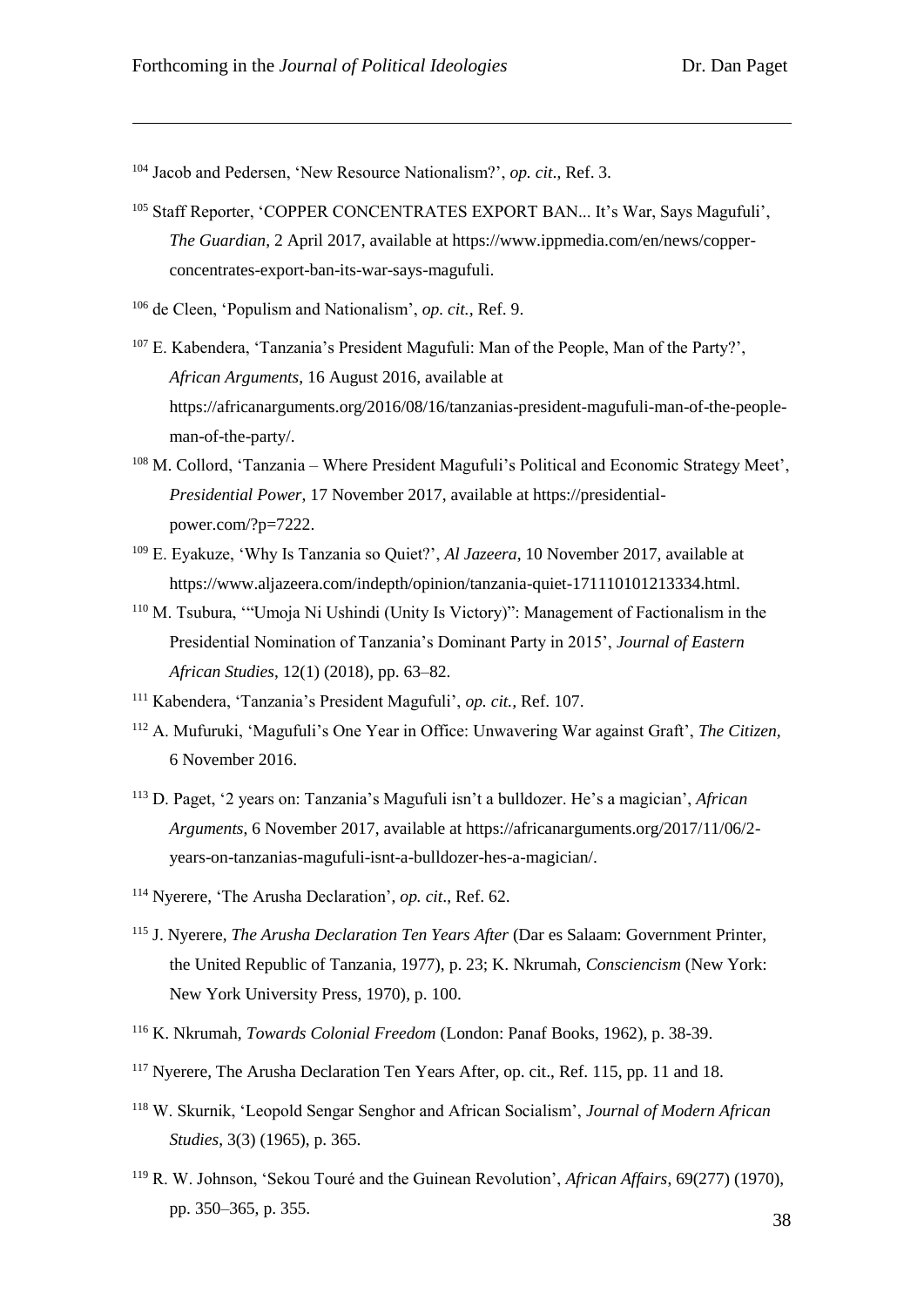- <sup>120</sup> Johnson, *ibid*.; E. Hunter, 'Revisiting Ujamaa: Political Legitimacy and the Construction of Community in Post-Colonial Tanzania', *Journal of Eastern African Studies*, 2(3) (2008), pp. 471–485.
- <sup>121</sup> Sitas, 'The Road to Polokwane', *op. cit.,* Ref. 25.
- <sup>122</sup> J. Zuma, 'Closing Speech at ANC 52nd National Conference (Polokwane)', South African History Online, 20 December 2007, available at https://www.sahistory.org.za/archive/closing-speech-anc-president-jacob-zuma-anc-20 december-2007-52nd-national-conference-polokw.
- <sup>123</sup> *The Economist*, 'He Promises a Big Clean-Up', 15 October 2009, available at https://www.economist.com/middle-east-and-africa/2009/10/15/he-promises-a-big-cleanup.
- <sup>124</sup> The Economist, ibid.

- <sup>125</sup> *The Economist*, 'Hold Your Nose: The Smell of Corruption', 5 June 2010, available at https://www.economist.com/special-report/2010/06/05/hold-your-nose.
- <sup>126</sup> *Mail & Guardian*, 'Mantashe Lauds the Zuma Administration', 27 August 2009, available at https://mg.co.za/article/2009-08-27-mantashe-lauds-the-zuma-administration.
- <sup>127</sup> J. Zuma, 'Opening Speech at ANC 53rd National Conference (Mangaung)', *ENCA*, 16 December 2012, available at https://www.youtube.com/watch?v=UXX-whLveOk.
- <sup>128</sup> Zuma, *ibid.*
- <sup>129</sup> Zuma, *ibid*.
- <sup>130</sup> For a more extensive treatment of elitism in the ANC see K. Johnson, 'Liberal or Liberation Framework: The Contradictions of ANC Rule in South Africa', in Henning Melber (Ed.) *Limits to Liberation in Southern Africa: The Unfinished Business of Democratic Consolidation* (Cape Town, HSRC Press, 2003).
- <sup>131</sup> C. de la Torre, 'Populism and Nationalism in Latin America', *Javnost - The Public*, 24(4) (2016), pp. 375–390.
- <sup>132</sup> *La Nacion*, 'Chávez Aboga Contra Neoliberalismo, Corrupción y Burocracia', 15 October 2004, available at https://www.nacion.com/economia/chavez-aboga-contraneoliberalismo-corrupcion-y-burocracia/7RL4KV7G3FF4TMOLDEQG5JUD5Y/story/.